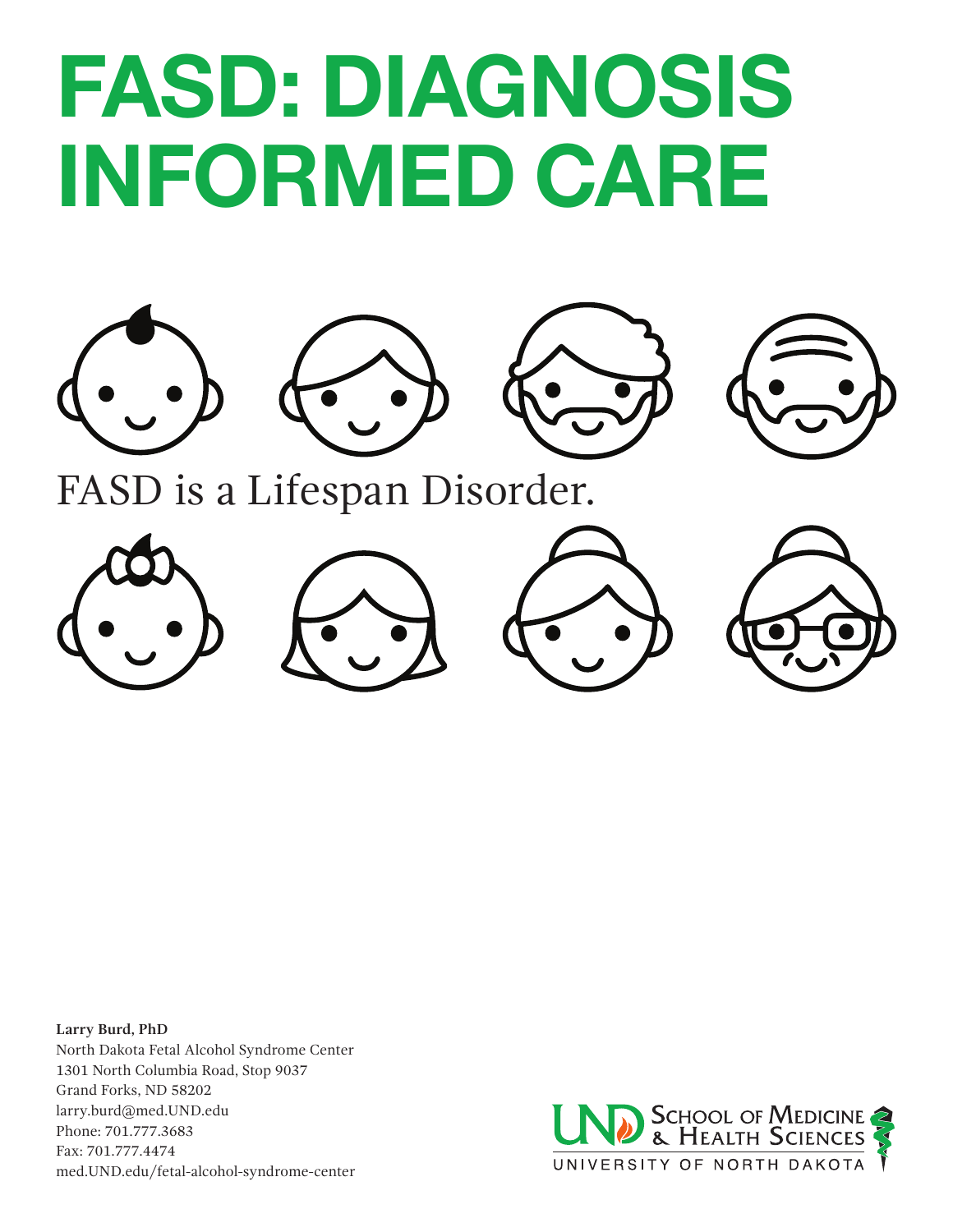#### Prenatal Alcohol Exposure

In a population of 10,000 pregnant women:

- 5,000 drank at the beginning of pregnancy (50%)
- 600 drank all three trimesters of pregnancy (6%)
- 100 children can be diagnosed with FASD in community clinics
- 500 more children need ongoing follow-up as a high risk population (alcohol exposed) (5%)

#### Fetal Alcohol Spectrum Disorder (FASD) Prevalence

In a population of 10,000 pregnant women:

- 1-4% of live births will have FASD (100 to 400 children)
- 20% recurrence risk
- FASD tends to be more severe in younger siblings
- 95% of people with FASD are undiagnosed
- People with FASD are at an increased risk of neurobehavioral disorders

#### Fetal Alcohol Spectrum Disorders

FASD is a complex disorder with expression over a person's lifespan. The phenotype of FASD is comprised of increased mortality (beginning during pregnancy) increased risk for neurobehavioral disorders, and susceptibility to chronic illness. The complexity of the phenotype is increased by delayed diagnosis and accumulating effects from multiple adverse life experiences. The lack of long-term anticipatory planning emphasizing risk reduction increases the complexity of care across the person's lifespan.

The expression of FASD is highly variable. This diagram depicts the developmental triad of the FASD neurobehavioral phenotype.



**Lifelong Impairment**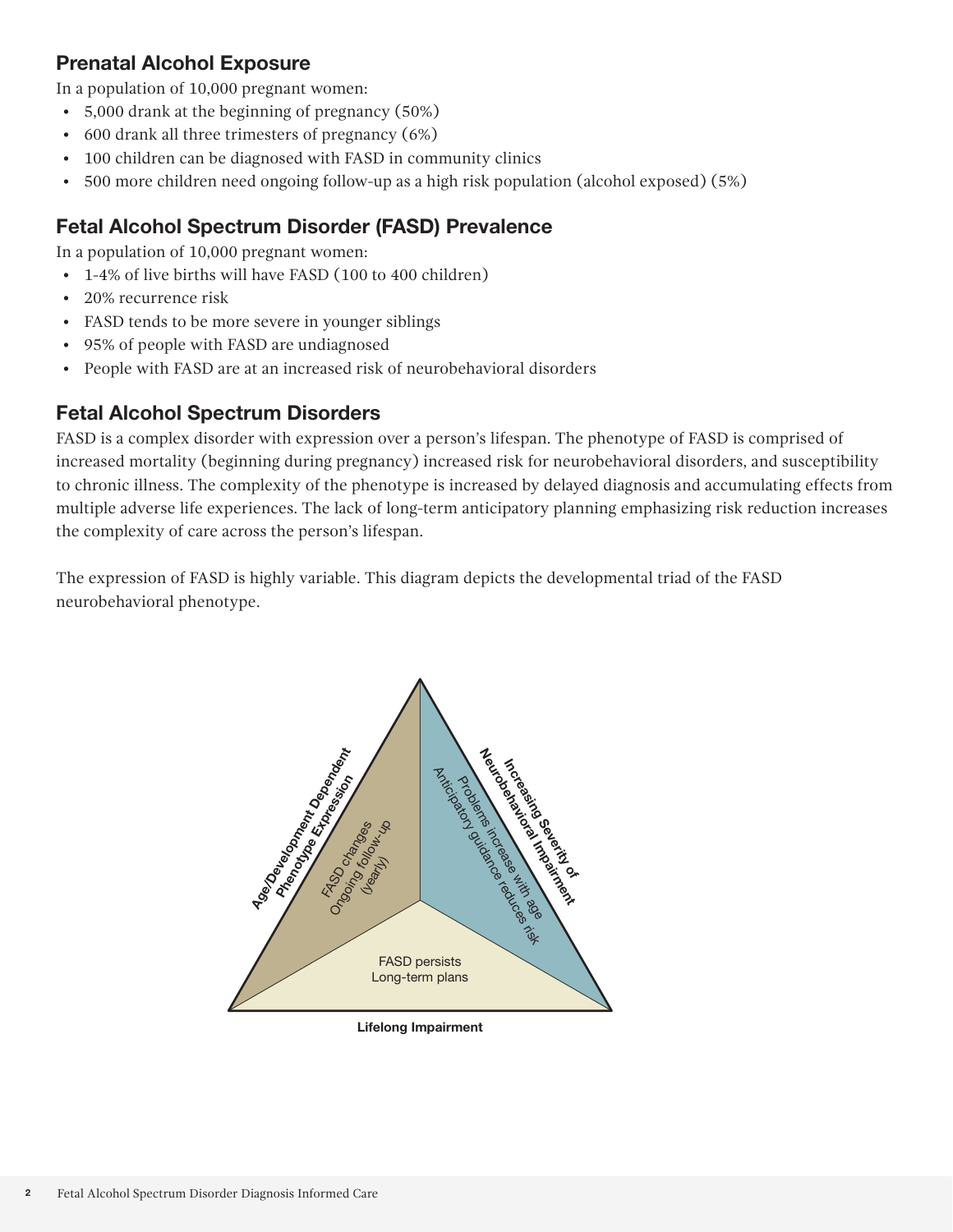#### Screening and Diagnosis of FASD

Programs should prioritize the identification of children with neurobehavioral disorders. Children with growth impairment and birth defects are very likely to have access to a care pathway to identify their needs.

Screening or diagnosis can be accomplished by using one of two validated tools: the Alcohol Related Neurobehavioral Disorders Behavior Checklist (ARND) or the Neurobehavioral Disorder Associated with Prenatal Alcohol Exposure (ND-PAE). These tools measure a very similar phenotype, so either can be used for screening or diagnosis.



### Who Should Be Screened for FASD?

Priority populations:

- Children whose mothers have been in a substance abuse treatment program
- Children entering foster care or who are adopted
- Children or adolescents entering juvenile corrections programs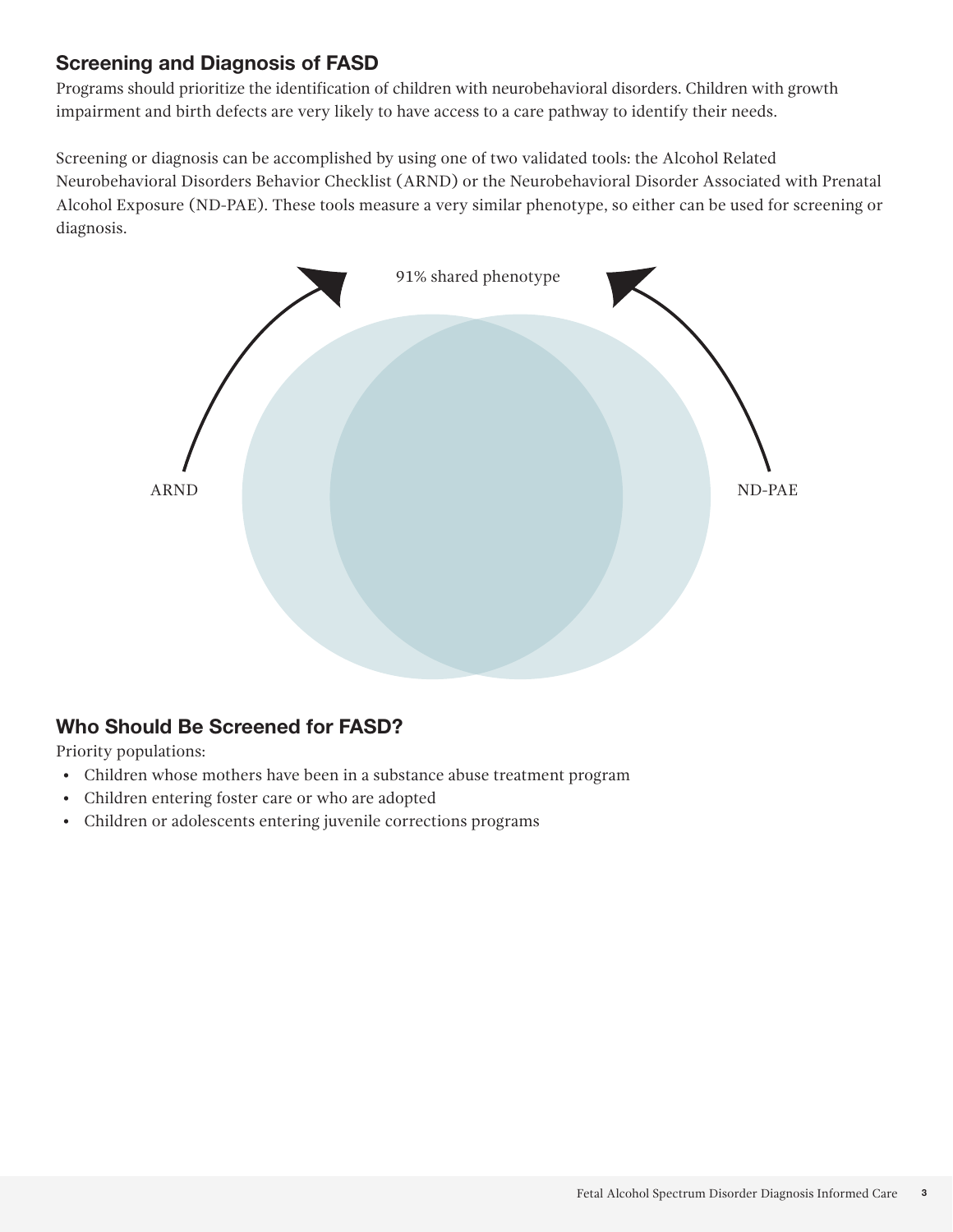### The ARND Behavioral Checklist

NAME/ID: DOB: / / AGE: SEX (circle one): F M RACE (circle one): Caucasian Native American African American Other DATE OF

EXAM:  $/$  /

In order to complete this checklist:

1) Behaviors must be impaired for the age of the person being assessed.

2) Interviewee needs to have known the person being assessed for at least one month.

3) After the reporter fills out the form, the clinician then adds other observed behaviors not already reported.

CHECK ALL THAT APPLY FOR THE APPROPRIATE AGE RANGE:

| <b>Behavior</b>                                                                  | 3-6 Years | 7 Years + |
|----------------------------------------------------------------------------------|-----------|-----------|
| Hyperactive                                                                      |           |           |
| Poor attention                                                                   |           |           |
| Impulsive                                                                        |           |           |
| Disorganized                                                                     |           |           |
| Seems unaware of consequences of actions                                         |           |           |
| No fear                                                                          |           |           |
| Would leave with a stranger                                                      |           |           |
| Poor social skills                                                               |           |           |
| Few friends                                                                      |           |           |
| Will talk or interact with anyone                                                |           |           |
| Easily manipulated and set up by others                                          |           |           |
| Socially inept (inappropriate speech or touching)                                |           |           |
| Difficulty staying on topic during conversation                                  |           |           |
| Always talking                                                                   |           |           |
| Cocktail speech - fluent speech - little content                                 |           |           |
| Too loud                                                                         |           |           |
| Can't remember from one day to the next                                          |           |           |
| Below average IQ (<85)                                                           |           |           |
| Poor school performance                                                          |           |           |
| Suspended or expelled from school                                                |           |           |
| Poor sleeper                                                                     |           |           |
| Can't follow routine - needs reminders to get dressed, brush teeth, etc.         |           |           |
| Temper tantrums                                                                  |           |           |
| Extreme mood swings                                                              |           |           |
| Requires constant supervision                                                    |           |           |
| Has been in trouble with the law                                                 |           |           |
| Inpatient treatment for mental health or substance abuse, or in jail for a crime |           |           |
| Inappropriate sexual behavior                                                    |           |           |
| Poor motor skills                                                                |           |           |
| Has or needs glasses                                                             |           |           |
| Had foster care or was adopted                                                   |           |           |
| Medication for behavior - ever                                                   |           |           |
| Mother used alcohol during any pregnancy (OPTIONAL)                              |           |           |
| Mother used alcohol in last five months of this pregnancy (OPTIONAL)             |           |           |
| Mother has been in treatment for alcohol use (OPTIONAL)                          |           |           |

Total Checked:



4) Calculate total score.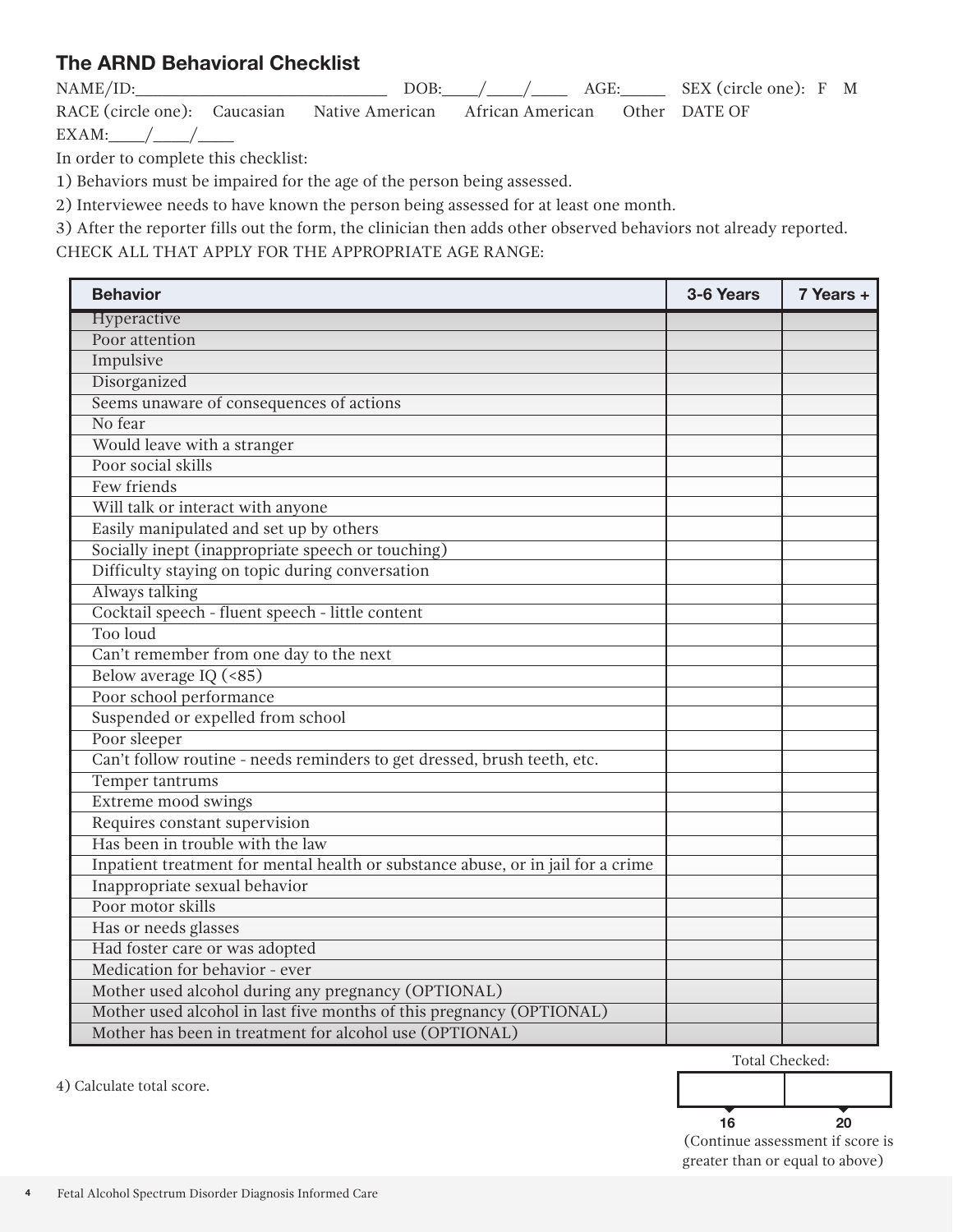#### No Reliable Reporter for Prenatal Alcohol Exposure

Consider using the Maternal Risk Score to determine if the mother had characteristics similar to mothers of children with FASD.

If no one is available to report on prenatal exposure to alcohol, we can consider managing the person as having FASD without a formal diagnosis. No history is, of course, different from a confirmed history of no exposure. This is rarely available. The key is that we act on the neurobehavioral phenotype.

|                | <b>Estimating Exposure Risk</b>     |                                                                  |  |
|----------------|-------------------------------------|------------------------------------------------------------------|--|
|                | <b>Maternal Risk Score</b>          |                                                                  |  |
|                | Age over 25 years                   |                                                                  |  |
|                |                                     | Unmarried, divorced, widowed, living with partner                |  |
|                |                                     | On TANF, WIC, Social Security or income < \$16,000 per year      |  |
|                | Did not graduate from high school   |                                                                  |  |
|                | Poor diet                           |                                                                  |  |
|                | Smokes more than $1/2$ pack per day |                                                                  |  |
|                |                                     | Check any - Add 5                                                |  |
|                |                                     |                                                                  |  |
|                |                                     | Drinks fewer than 2 days/week & fewer than 2 drinks/drinking day |  |
|                |                                     | Check - Add 20                                                   |  |
|                |                                     |                                                                  |  |
|                | Age first drunk before age 15 years |                                                                  |  |
|                | In treatment more than three times  |                                                                  |  |
|                | In treatment in last 12 months      |                                                                  |  |
|                | Previous child died                 |                                                                  |  |
|                |                                     | Previous child with FASD or developmental disability             |  |
|                |                                     | Children out of home (foster care or adopted)                    |  |
|                |                                     |                                                                  |  |
|                |                                     | Check any - Add 35                                               |  |
|                |                                     |                                                                  |  |
|                |                                     |                                                                  |  |
|                |                                     | Heavy drinker (drinks 3 or more drinks/day for 3 or more days    |  |
|                |                                     | per week, or more than 5 drinks/day on 6 or more occasions)      |  |
|                | Uses inhalants or illegal drugs     |                                                                  |  |
|                |                                     |                                                                  |  |
|                |                                     | Check any - Add 45                                               |  |
| Score          | <b>Risk Category</b>                | Recommendations                                                  |  |
| $\overline{0}$ | None                                | Standard prenatal care                                           |  |
| 5              | Low                                 | Standard prenatal care                                           |  |
| $20 - 40$      | Moderate                            | Standard prenatal care and FASD education<br>Total               |  |
| 45-50          | High                                | High risk pregnancy, alcohol-drug abuse treatment<br>Score       |  |
| 55-105         | Very High                           | High risk pregnancy, alcohol-drug abuse treatment                |  |
|                |                                     |                                                                  |  |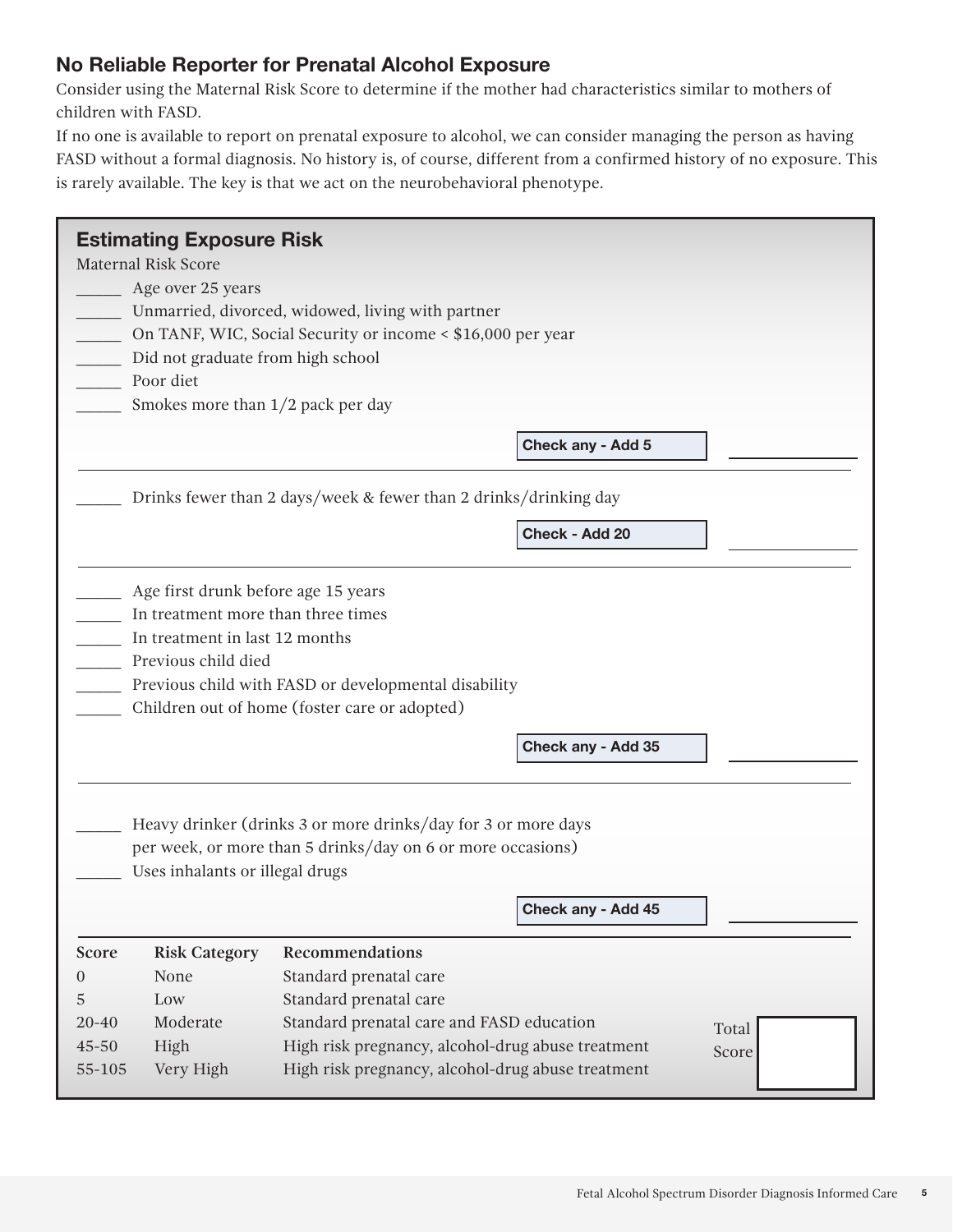# The Epidemiology of Anticipation in FASD



FASD often affects multiple siblings. If a middle child is diagnosed with FASD (solid black in figure), the likelihood of FASD in older siblings (green) is increased 25 times. In the younger siblings (gray) FASD risk is increased more than 50 times.

#### The Phenotypes of FASD Results From:

Polysubstance exposure

• Alcohol • Smoking • Other drugs

- Accumulating Adversity
	-
- ACEs
- Life undiagnosed • Lack of services
- Comorbidity increases
- Complexity of care
- Services needed
- Cost

# Diagnosis Leads to Diagnosis-Informed Care: It's Important

# **Risk Factors Ahead**

| <b>EXIT 1</b> | Abuse/Neglect           |
|---------------|-------------------------|
| <b>EXIT 2</b> | <b>Mental Disorders</b> |
| <b>EXIT 3</b> | <b>School Problems</b>  |
| <b>EXIT 4</b> | <b>Legal Problems</b>   |
| <b>EXIT 5</b> | Substance Abuse         |
| <b>EXIT 6</b> | <b>Dependent Living</b> |
|               |                         |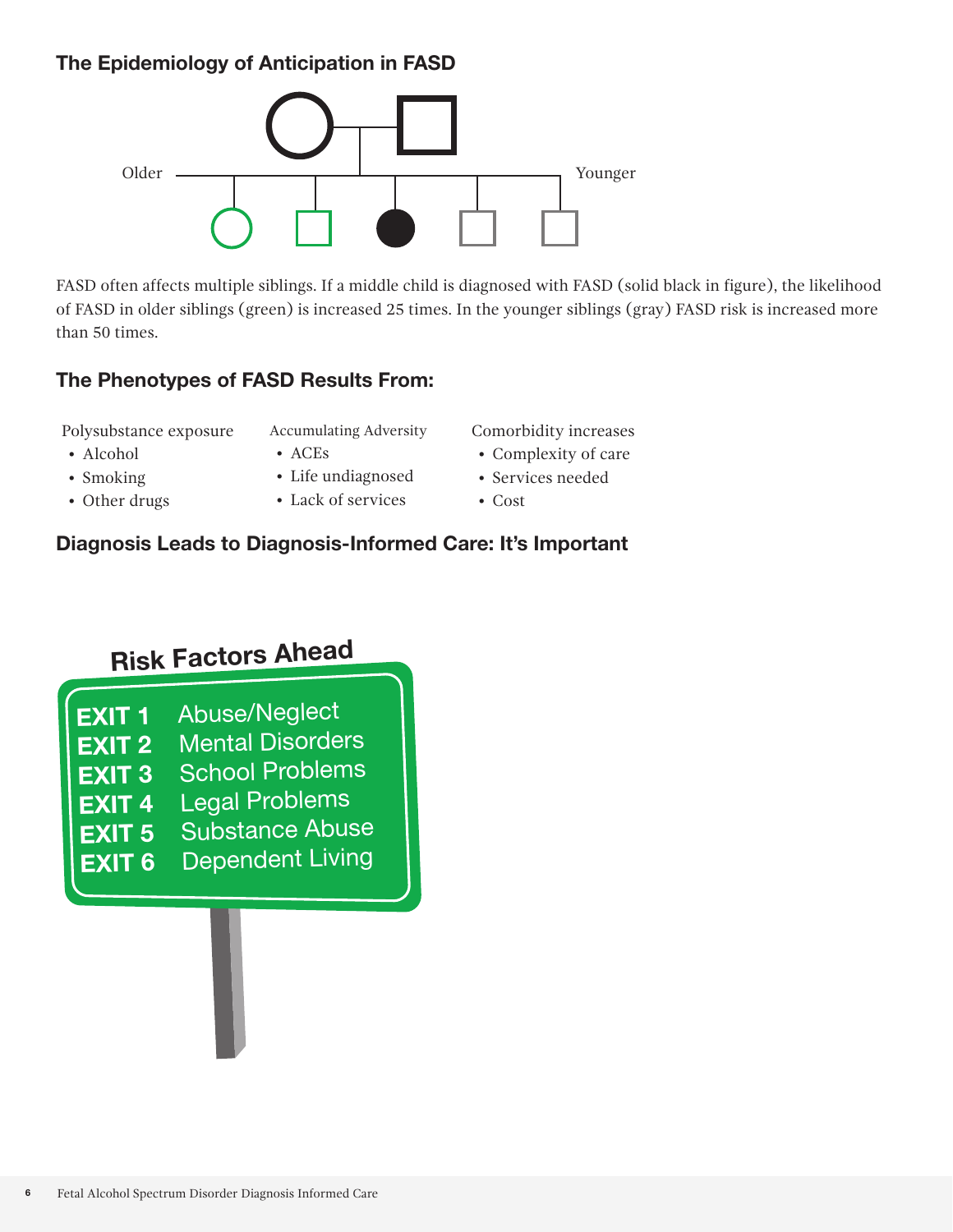

# FASD IS A MULTISYSTEM DISORDER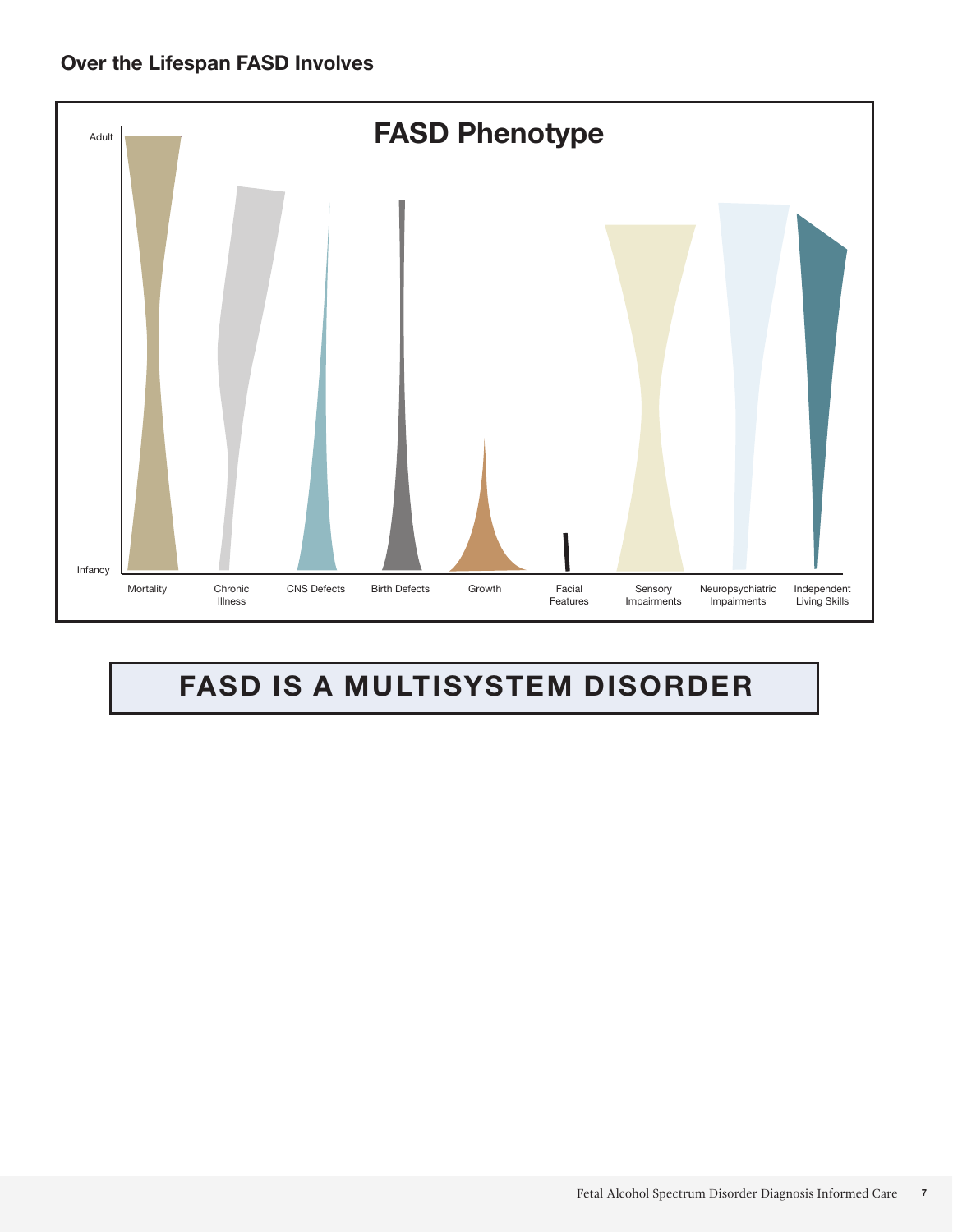## Neurobehavioral Disorder Associated with Prenatal Alcohol Exposure

| Name: |        | Birth Date: |    |    |      |
|-------|--------|-------------|----|----|------|
| ___   | $\sim$ |             | dd | mm | year |

# Gender: \_\_\_\_\_\_\_\_\_\_\_\_\_\_\_\_\_\_ Current age: \_\_\_\_\_\_\_

#### Proposed Criteria

| A. More than minimal exposure to alcohol during gestation, including prior to pregnancy recognition.                                                                           |
|--------------------------------------------------------------------------------------------------------------------------------------------------------------------------------|
| Confirmation of gestational exposure to alcohol may be obtained from maternal self-report of alcohol use in                                                                    |
| pregnancy, medical or other records, or clinical observation.                                                                                                                  |
| B. Impaired neurocognitive functioning as manifested by one or more of the following:                                                                                          |
| 1. Impairment in global intellectual performance (i.e., IQ of 70 or below, or a standard score of 70 or                                                                        |
| below on a comprehensive developmental assessment).                                                                                                                            |
| 2. Impairment in executive functioning (e.g., poor planning and organization; inflexibility; difficulty                                                                        |
| with behavioral inhibition).                                                                                                                                                   |
| 3. Impairment in learning (e.g., lower academic achievement than expected for intellectual level)<br>$\overline{\phantom{a}}$                                                  |
| 4. Memory impairment (e.g., problems remembering information learned recently; repeatedly                                                                                      |
| making the same mistakes; difficulty remembering lengthy verbal instructions).                                                                                                 |
| 5. Impairment in visual-spatial reasoning (e.g., disorganized or poorly planned drawings or                                                                                    |
| constructions; problems differentiating left from right).                                                                                                                      |
| C. Impaired self-regulation as manifested by one or more of the following:                                                                                                     |
| 1. Impairment in mood or behavioral regulation (e.g., mood lability; negative affect or irritability;                                                                          |
| frequent behavioral outbursts).                                                                                                                                                |
| 2. Attention deficit (e.g., difficulty shifting attention; difficulty sustaining mental effort).                                                                               |
| 3. Impairment in impulse control (e.g., difficulty waiting turn; difficulty complying with rules).                                                                             |
| D. Impairment in adaptive functioning as manifested by two or more of the following, one of which must be                                                                      |
| $(1)$ or $(2)$ :                                                                                                                                                               |
| 1. Communication deficit (e.g., delayed acquisition of language; difficulty understanding spoken                                                                               |
| language).                                                                                                                                                                     |
| 2. Impairment in social communication and interaction (e.g., overly friendly with strangers; difficulty<br>reading social cues; difficulty understanding social consequences). |
| 3. Impairment in daily living skills (e.g., delayed toileting, feeding, or bathing; difficulty managing                                                                        |
| daily schedule).                                                                                                                                                               |
| 4. Impairment in motor skills (e.g., poor fine motor development; delayed attainment of gross motor                                                                            |
| milestones or ongoing deficits in gross motor function; deficits in coordination and balance).                                                                                 |
| E. Onset of the disorder (symptoms in Criteria B, C, and D) occurs in childhood.                                                                                               |
| F. The disturbance causes clinically significant distress or impairment in social, academic, occupational, or                                                                  |
| other important areas of functioning.<br>G. The disorder is not better explained by the direct physiological effects associated with postnatal use of a                        |
| substance (e.g., a medication, alcohol or other drugs), a general medical condition (e.g., traumatic brain                                                                     |
| injury, delirium, dementia), another known teratogen (e.g., fetal hydantoin syndrome), a genetic condition                                                                     |
| (e.g., Williams syndrome, Down syndrome, Cornelia de Lange syndrome), or environmental neglect.                                                                                |
|                                                                                                                                                                                |

*Diagnostic and Statistical Manual of Mental Disorders, 5th Edition, 2013*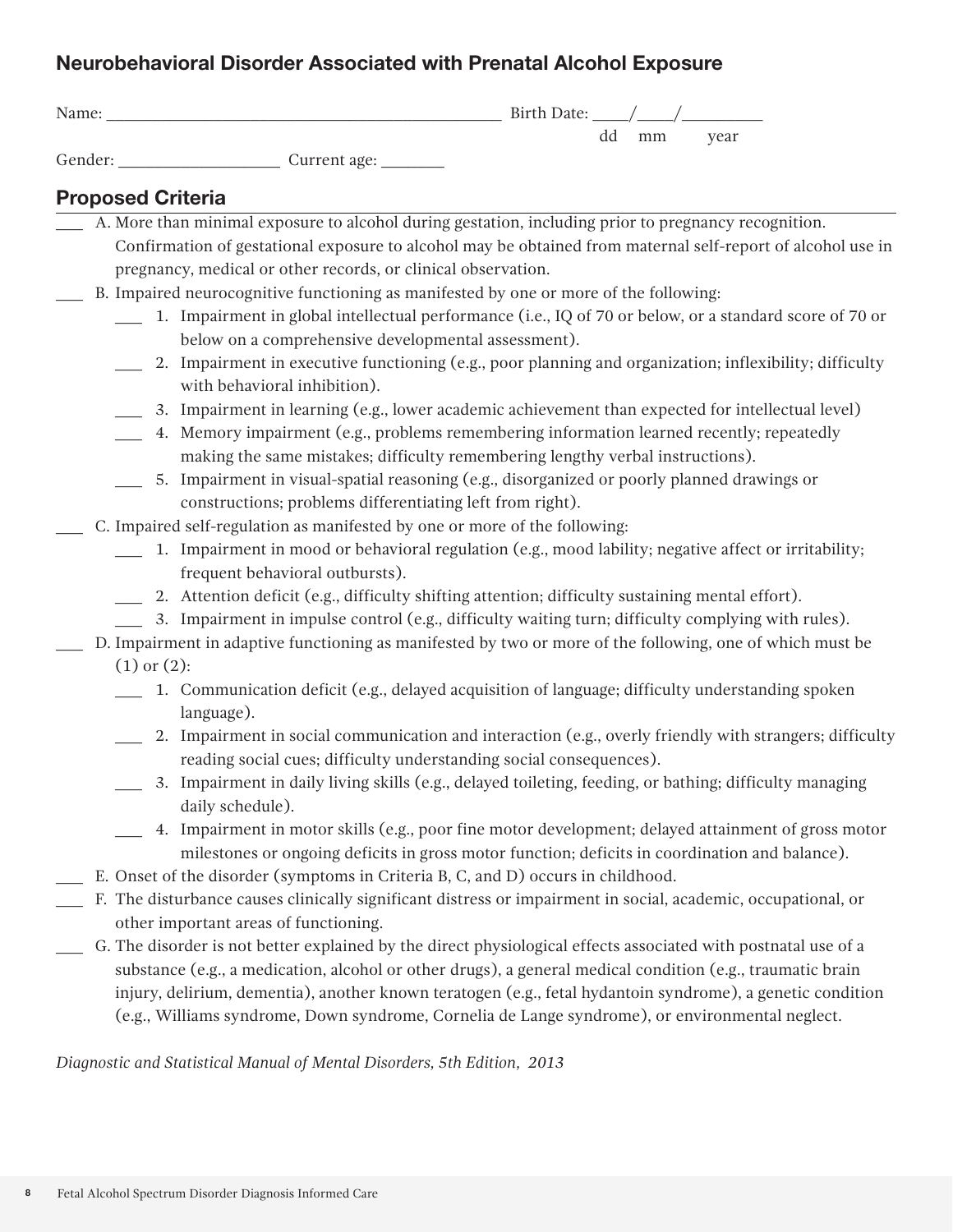#### The Stoplight Model of Brain Dysfunction in FASD



### Make Adaptations for Impairment

Don't confuse impairments (below) with behavior.

- Attention deficits
- Memory deficits
- Comprehension deficits
- Highly variable performance
- Susceptibility to anxiety in stressful situations

The unifying feature across the FASD categorical diagnosis and ND-PAE is the presence of neurobehavioral disorders.

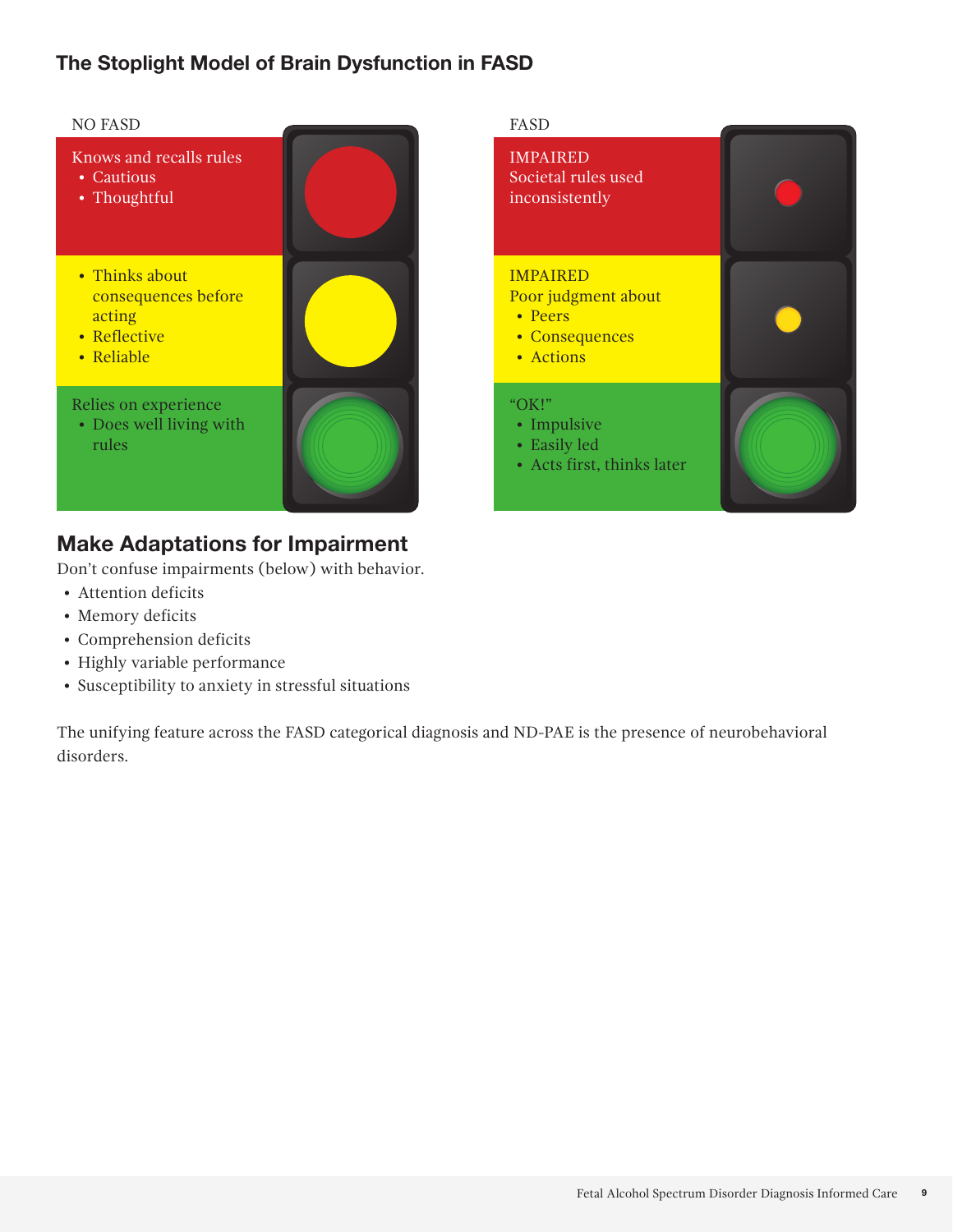# FASD has important neurocognitive features which effect treatment

What we first see





FASD results in day-to-day performance<br>that is HIGHLY variable.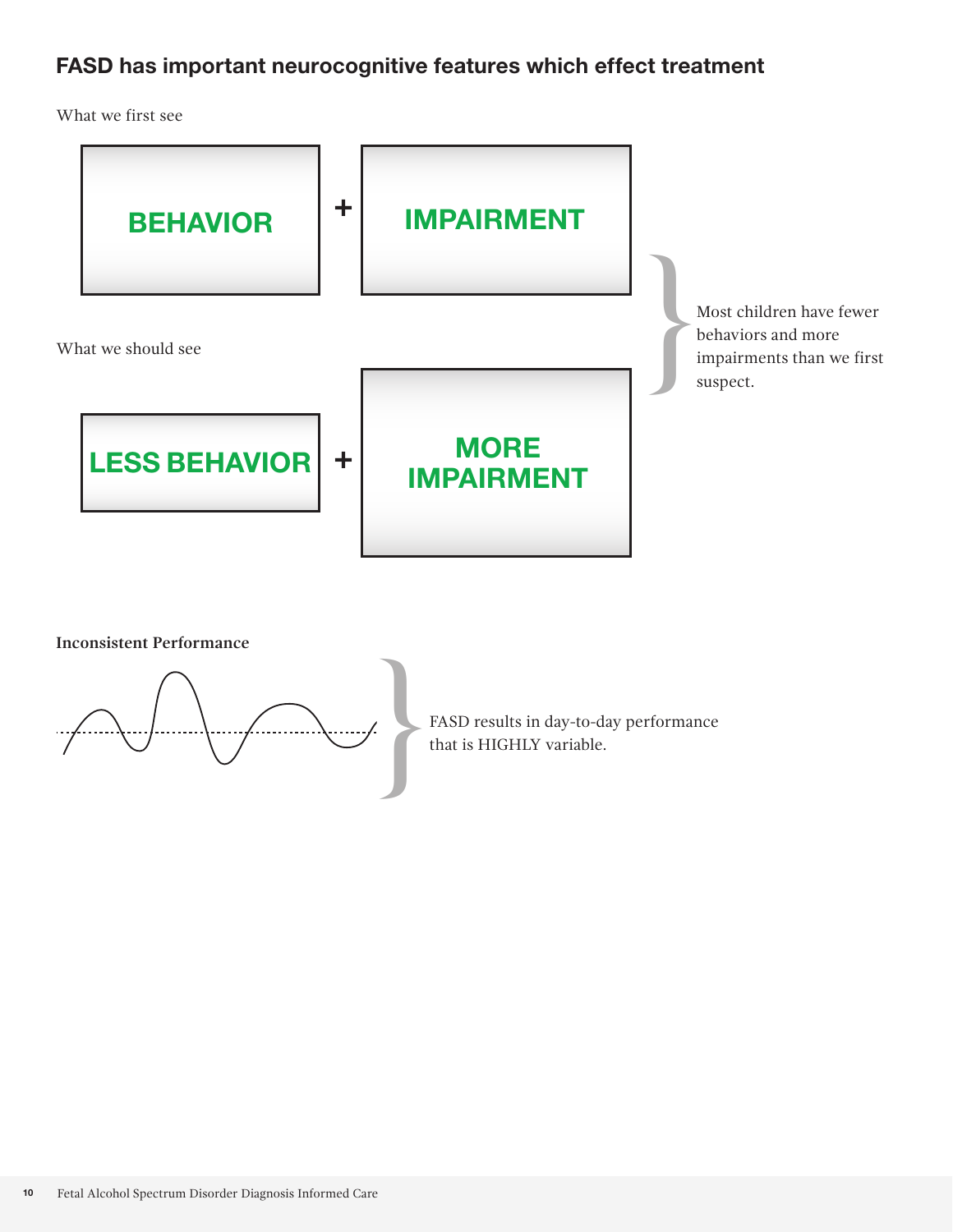#### Impairments often persist over the lifespan Same Problems—Different Age

| Age<br>2       | What impairment looks like<br>Irritable, impulsive, difficult, requires lots of attention                                       |
|----------------|---------------------------------------------------------------------------------------------------------------------------------|
| $\overline{4}$ | Poorly organized, can't finish, easily distracted, forgets                                                                      |
| 6              | Loses and forgets, comprehension deficits, social deficits                                                                      |
| 8              | Can't finish, loses stuff, needs help every day, avoidant/aggressive                                                            |
| 12             | School problems, doesn't get stuff home or back to school, social deficits, extra help-helps                                    |
| 14             | Late, social deficits, school problems, cognitive delays, behavior problems, does best at home,<br>school problems often severe |
| 20             | Can't get things finished, avoidant, anxious, easily overwhelmed, memory is poor, why doesn't<br>he/she change, poor choices    |
| 22             | Same thing over and over with no benefit. Consider this as an impairment.                                                       |
|                |                                                                                                                                 |

- 24 Late or misses meetings; easily overwhelmed; avoidant; social choices are poor; nods in agreement, but doesn't understand; can't finish (ex: substance abuse treatment, anger management, parenting classes).
	- So, after 20+ years who/what needs to change?
	- If talking worked, no person would struggle with these problems for decades.
	- People with FASD need recognition and accommodation.

# OVER TIME, FAILURE PRODUCES AVOIDANCE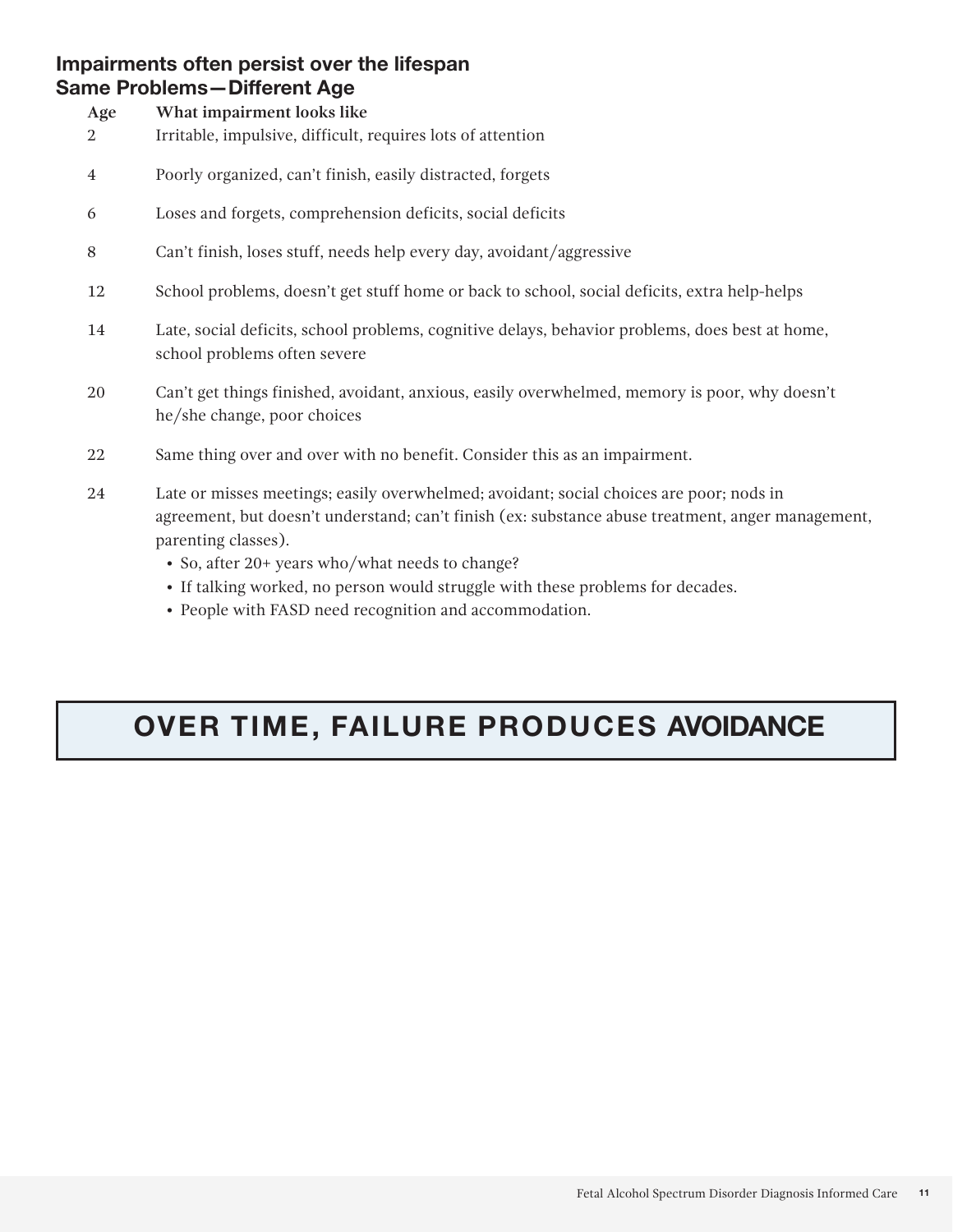

# Adverse Childhood Experiences (ACEs) are Common in FASD

Prevalence of 12 ACE items among children with FASD compared to non-FASD controls. **In FASD: ACEs are often underway before birth.**

| <b>ACE</b>                 | FASD % | Non-FASD %       | <b>RR</b> | p                 |
|----------------------------|--------|------------------|-----------|-------------------|
| Parents Divorced/Separated | 72.5   | 45.7             | 1.86      | < .001            |
| Drinking/Drugs in Home     | 84.7   | 22.9             | 4.96      | 0.001             |
| In Foster Care             | 90.8   | 16.2             | 9.05      | < .001            |
| Neglect                    | 86.7   | 14.3             | 6.73      | 1001              |
| <b>Unloving Family</b>     | 68.4   | 11.4             | 3.39      | 1001              |
| <b>Parental Depression</b> | 32.7   | 35.2             | 0.94      | .810              |
| Physical Abuse             | 50.0   | 9.5              | 2.44      | 0.001             |
| Verbal Abuse               | 46.9   | 7.6              | 2.44      | 0.001             |
| Parent in Prison           | 35.7   | 7.6              | 2.07      | < .001            |
| Mother Abused              | 32.7   | 8.6              | 1.92      | < .001            |
| Sexual Abuse               | 23.5   | $\overline{5.7}$ | 1.84      | $\overline{5001}$ |
| In Residential Care        | 19.4   | 2.9              | 1.98      | 0.001             |
| None or One Year           | 6.1    | 58.1             |           |                   |
| Two to six Years           | 39.8   | 35.2             | 5.73      | 1001              |
| Seven to Twelve Years      | 54.1   | 6.7              | 9.86      | < .001            |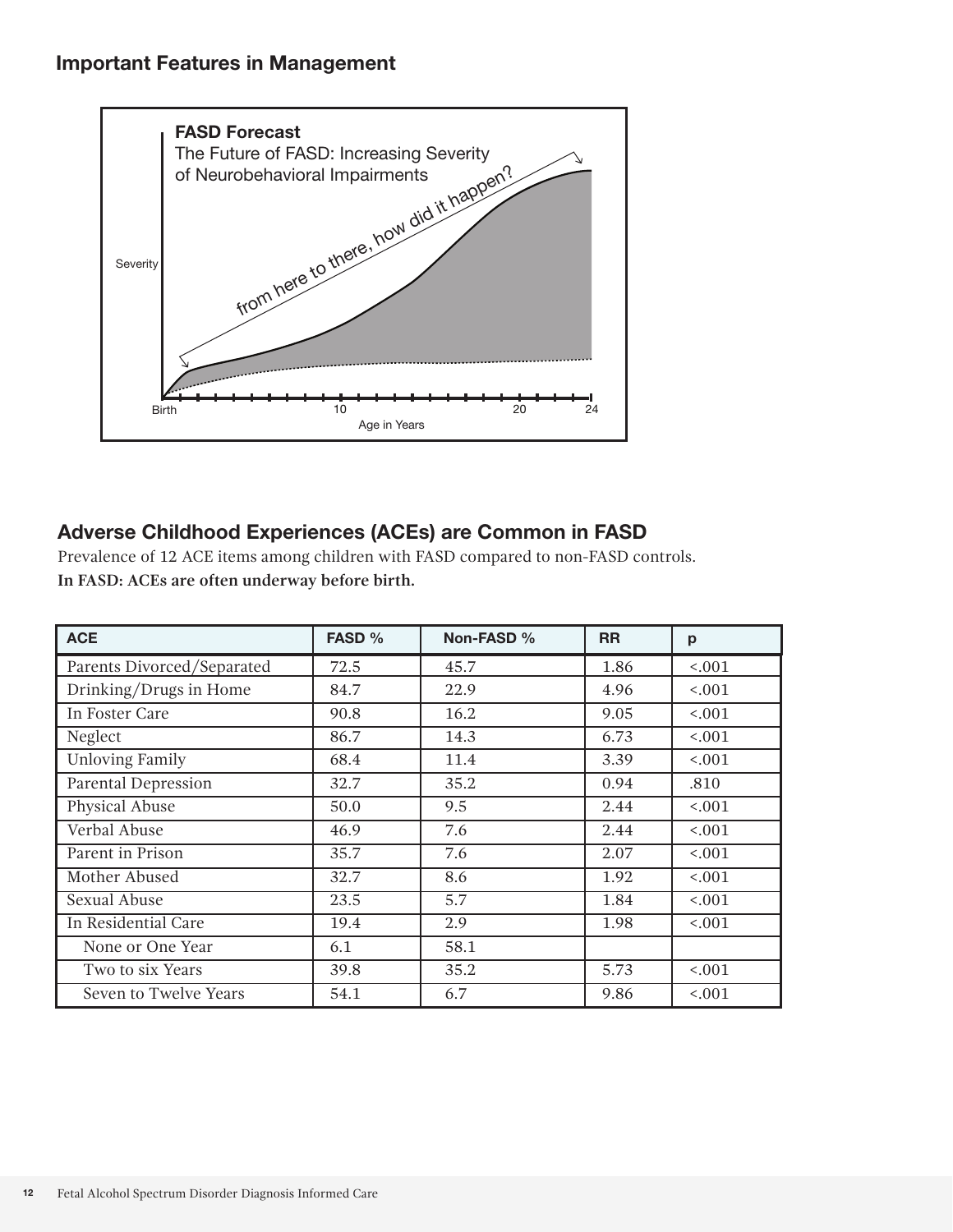#### Adverse childhood experiences and prevalence of neurobehavioral disorders are closely related



### Developmental disorders and mental disorders are greatly increased in FASD.

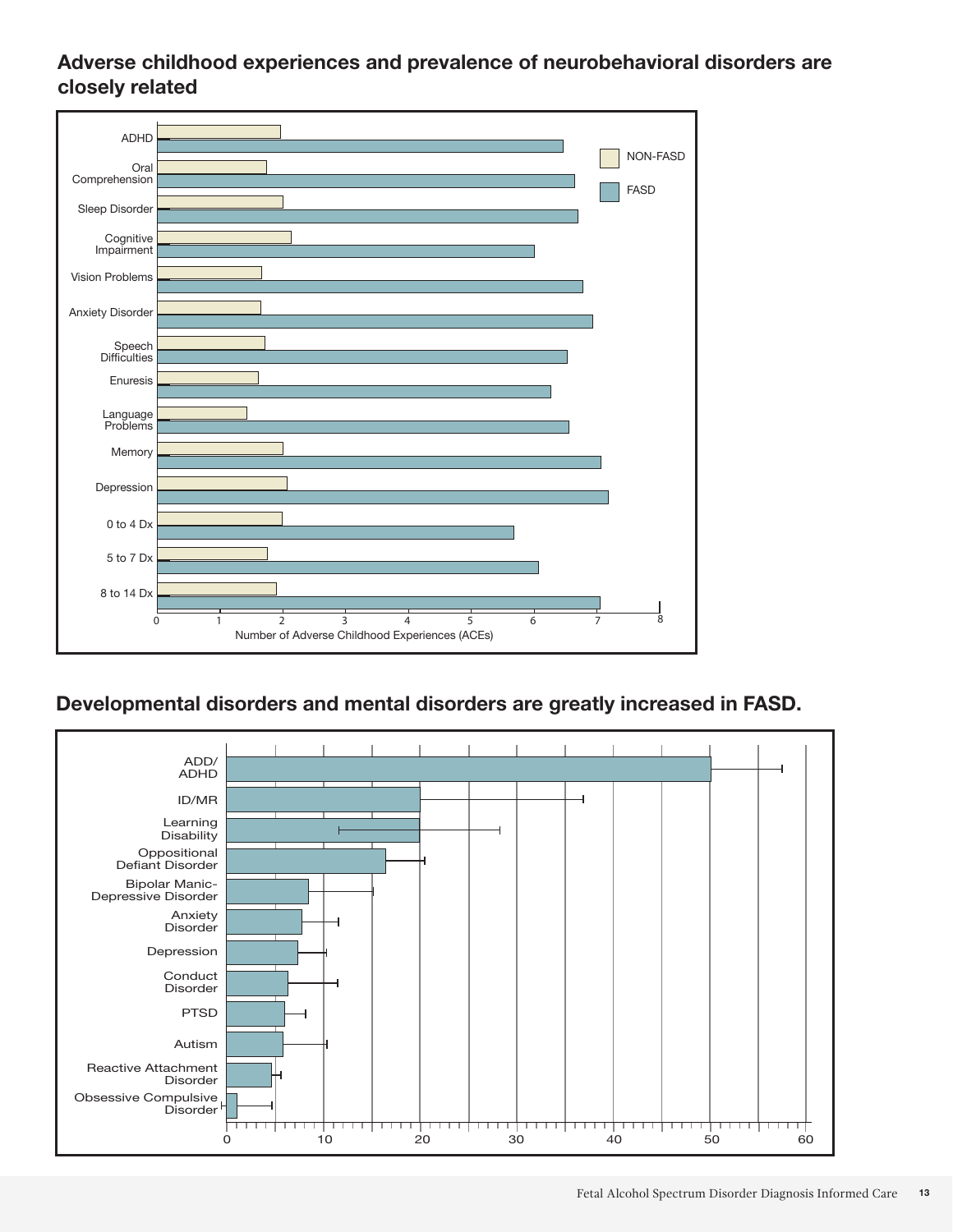#### FASD and Mental Disorders

When compared with expected rates for these disorders, we can appreciate the effects of prenatal alcohol exposure and other adverse experiences on the rates of these comorbid disorders. PAE-FASD appears to be a leading cause of psychosis, intellectual disability, anxiety disorder, attachment disorders, attention deficit hyperactivity disorder, and oppositional defiant disorder.



# FASD is Going to Last, So Look Ahead: Make a 10-Year Plan

Where are we at now?

Where do we want to be in 10 years?

What specific concerns do we need to address?

FASD is:

- ADHD
- Depression
- Cognitive Impairment
- Intellectual Disability
- Learning Disabilities
- Substance Abuse
- Judgment Deficits
- Chronic Illness

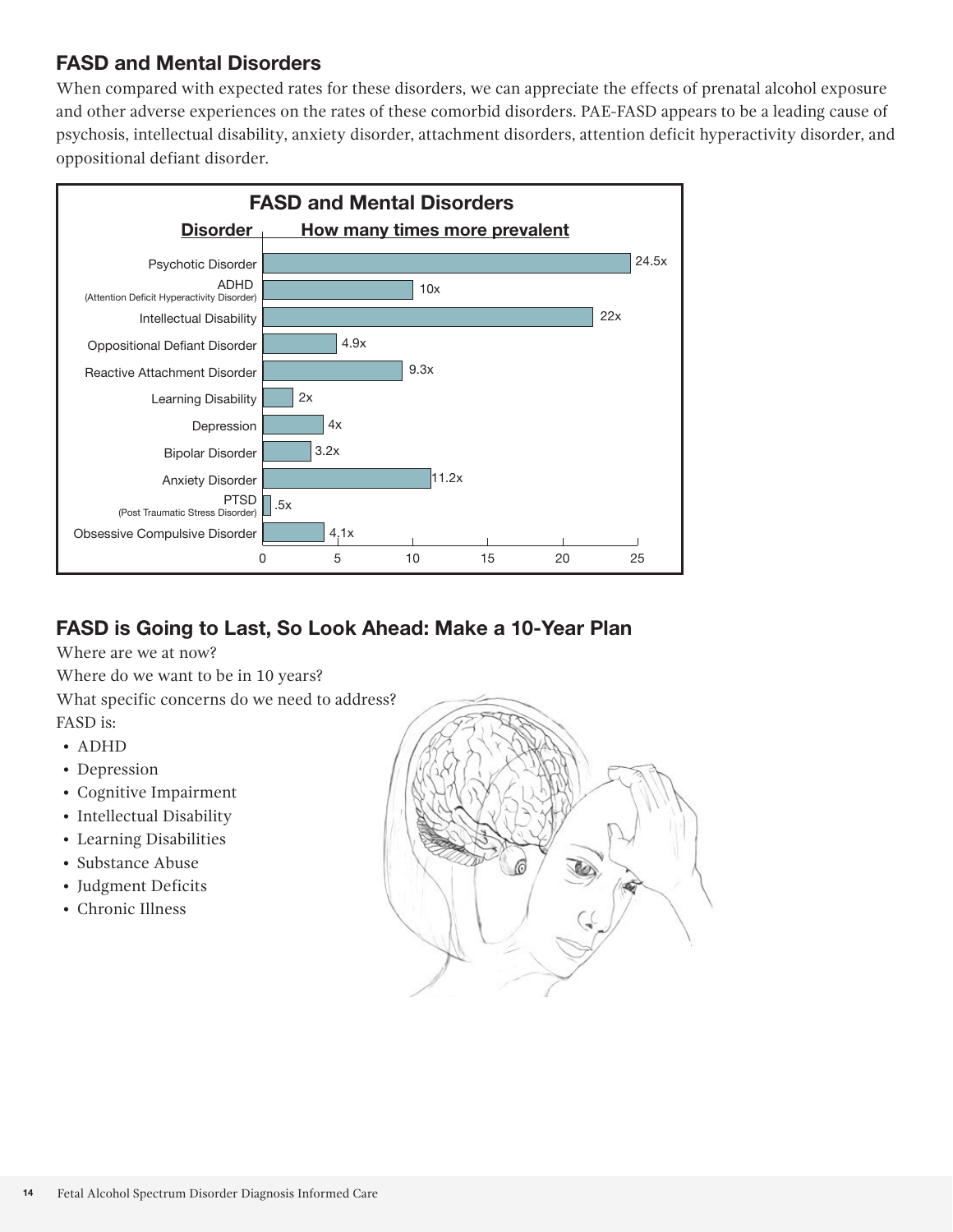#### Children With FASD

Think about ACEs early and often. Fink about ACEs early and often.<br>
• Parents Divorced/Separated<br>
• Drinking/Drugs in Home<br>
• In Foster Care<br>
• Neglect<br>
• Sexual Abuse<br>
• Unloving Family<br>
• Parental Depression<br>
• Physical Abuse<br>
• Verbal Abuse<br>
• Parent in

- Parents Divorced/Separated
- Drinking/Drugs in Home
- In Foster Care
- Neglect
- Sexual Abuse
- Unloving Family
- Parental Depression
- Physical Abuse
- Verbal Abuse
- Parent in Prison
- Mother Abused
- 

Adversity accumulates over time. This has profound consequences over the lifespan – prevention of the experiences reduces the risk for adverse outcomes.

#### ACEs and Neurobehavioral Disorders Are Linked

| <b>Total ACE</b><br><b>Score</b> | <b>Number of</b><br><b>Comorbid Diagnoses</b> |
|----------------------------------|-----------------------------------------------|
| $11 -$                           | $-14$                                         |
| $10 -$                           | $-13$                                         |
| 9                                | $-12$                                         |
| 8                                | 11<br>÷,                                      |
| $\overline{7}$                   | $-10$                                         |
| 6                                | - 9                                           |
| 5                                | $-8$                                          |
|                                  | $-7$                                          |
| $\overline{\mathcal{L}}$         | 6<br>$\overline{\phantom{0}}$                 |
|                                  | - 5                                           |
| 3                                | $\overline{4}$                                |
|                                  | 3<br>L.                                       |
| $\overline{c}$                   | $\overline{2}$<br>$\overline{\phantom{a}}$    |
| $\mathbf{1}$                     | 1                                             |
| 0                                | 0                                             |

This chart demonstrates the relationship between ACEs and Comorbid Diagnoses. For example, an ACE Score of 6 suggests increased risk for 9 Comorbid Diagnoses.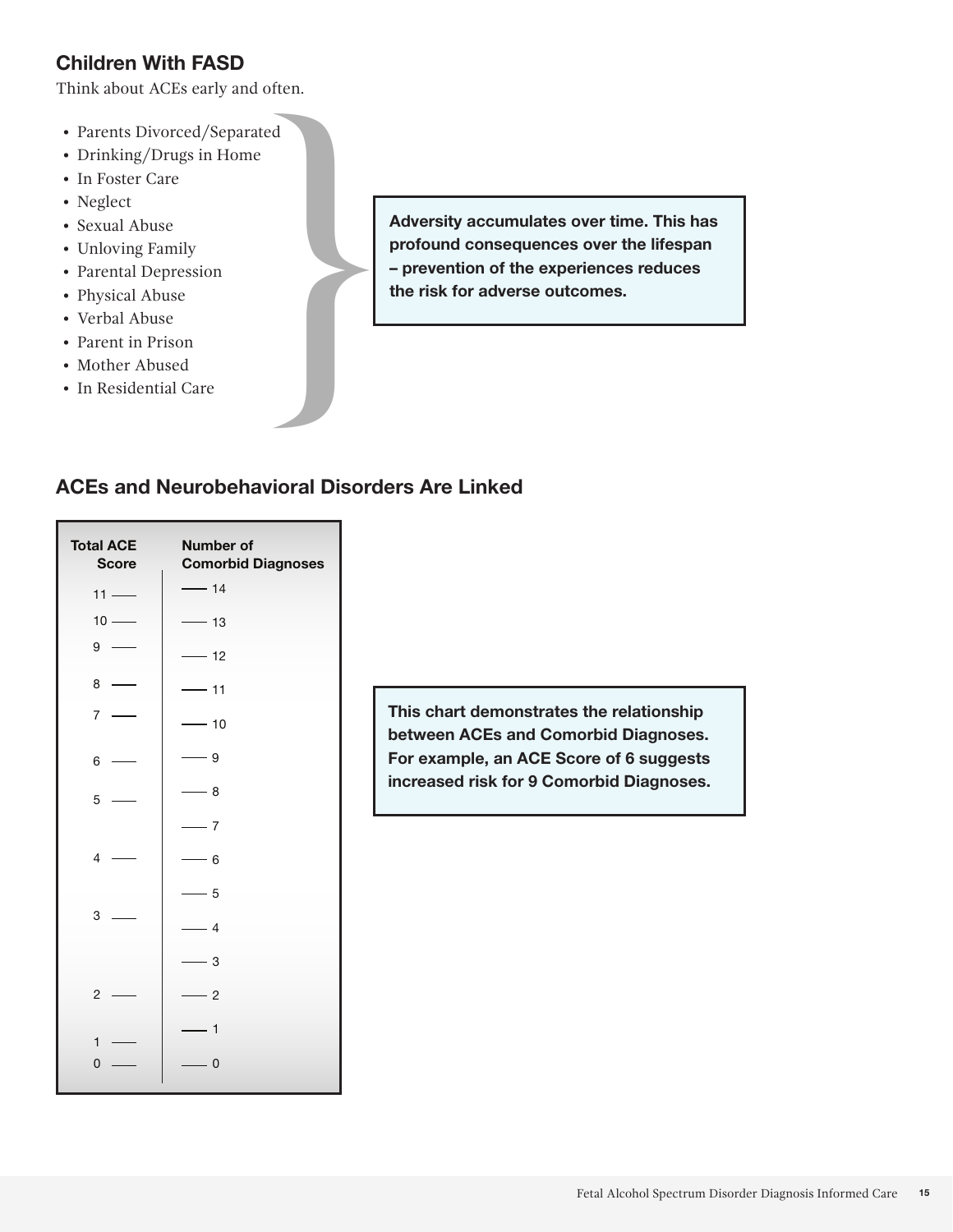#### What About Foster Care?

Substance use by parents is the most frequent reason children go into foster care.

| <b>Impact on Placement in Foster Care</b>                     |              |
|---------------------------------------------------------------|--------------|
| • Prenatal alcohol exposed (70%)                              |              |
| • Parental alcohol use is often a factor in removal (50%)     | Having one   |
| • In FASD mortality is increased (mother and children)        | substance v  |
| • Parents have FASD (42-60%)                                  | of the place |
| • Treatment failure due to FASD (50%)                         |              |
| Children With FASD Can Be Difficult to Parent Before, During, |              |
| and After Foster Care                                         |              |
| High rates of                                                 |              |
|                                                               |              |
| • Sleep disorders                                             |              |
| • Eating problems                                             |              |
| • Toilet training difficulties                                |              |
| • Temper tantrums                                             |              |
| • Developmental disorders needing therapy                     | Caregivers   |
| • Comprehension deficits                                      | supports, ir |
| • School problems                                             |              |
| • Difficulty with homework                                    |              |
| • Increasing severity of phenotype                            |              |
| • Need for medications                                        |              |
|                                                               |              |

parent without use greatly reduces risk ement in foster care.

require ongoing ncluding respite care.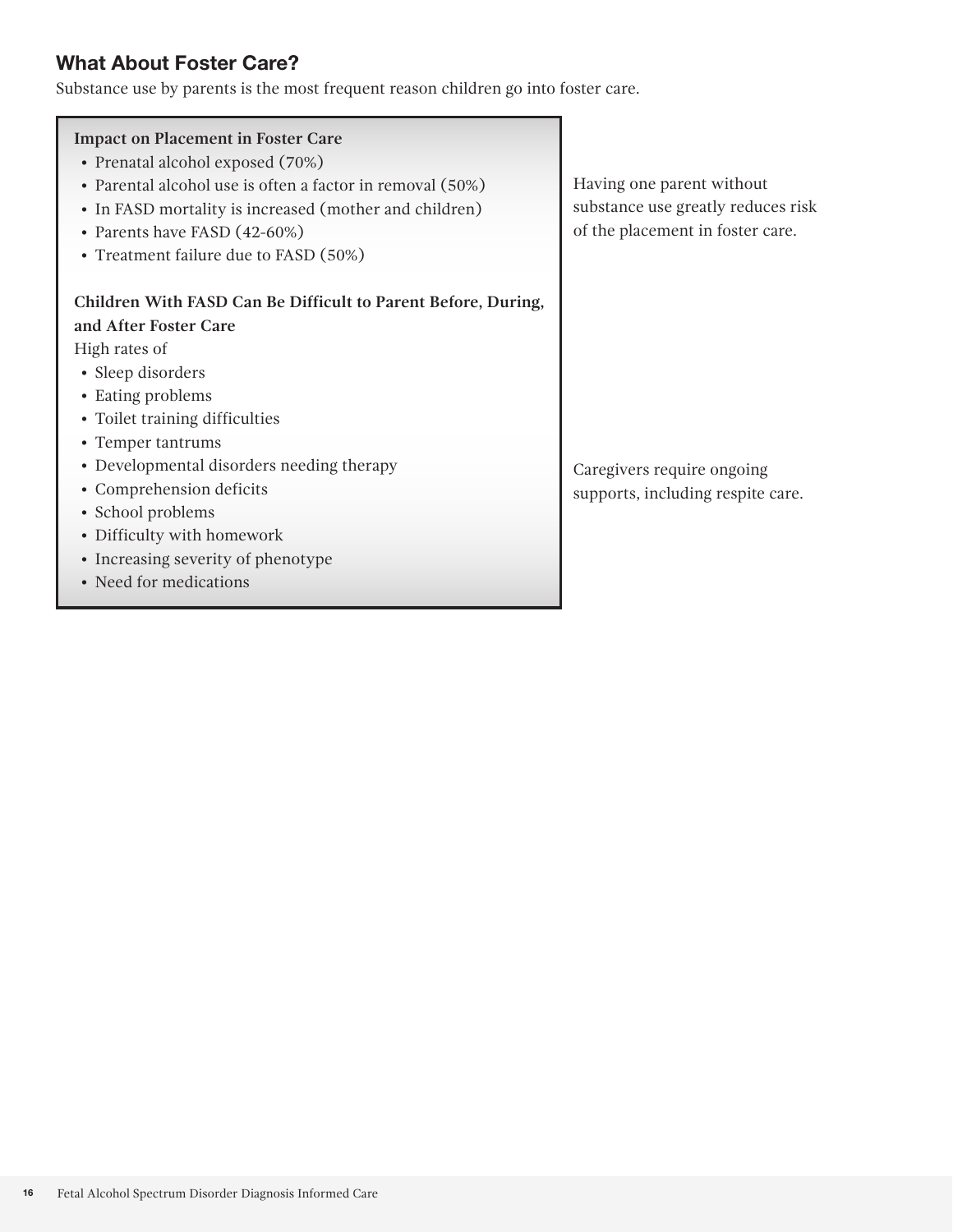# Treatment of FASD

The key concepts:

- It's going to last.
- FASD tends to increase in complexity.
- Think long term (10-year plan).
- Impairment often looks like behavior.
- In FASD, accommodation for impairments is essential.

#### **An Example**



#### **Observed problems:**

- Won't read
- Does not like school
- Tries to stay home on school days
- Often angry

#### Lesson Learned

- Do not treat impairments like behavior disorders.
- Cost of accommodation (glasses): \$350 (they last for two years, or 730 days). Cost of adaptation is about 50 cents per day.

#### Use Positive Behavior Management Whenever Possible

- Works better
- Parents like it (this may not be a familiar concept for parents)
- Decreases risk for behavior escalation
- Use rewards that work

#### **Consequences of adaptation**

• Doing fine in school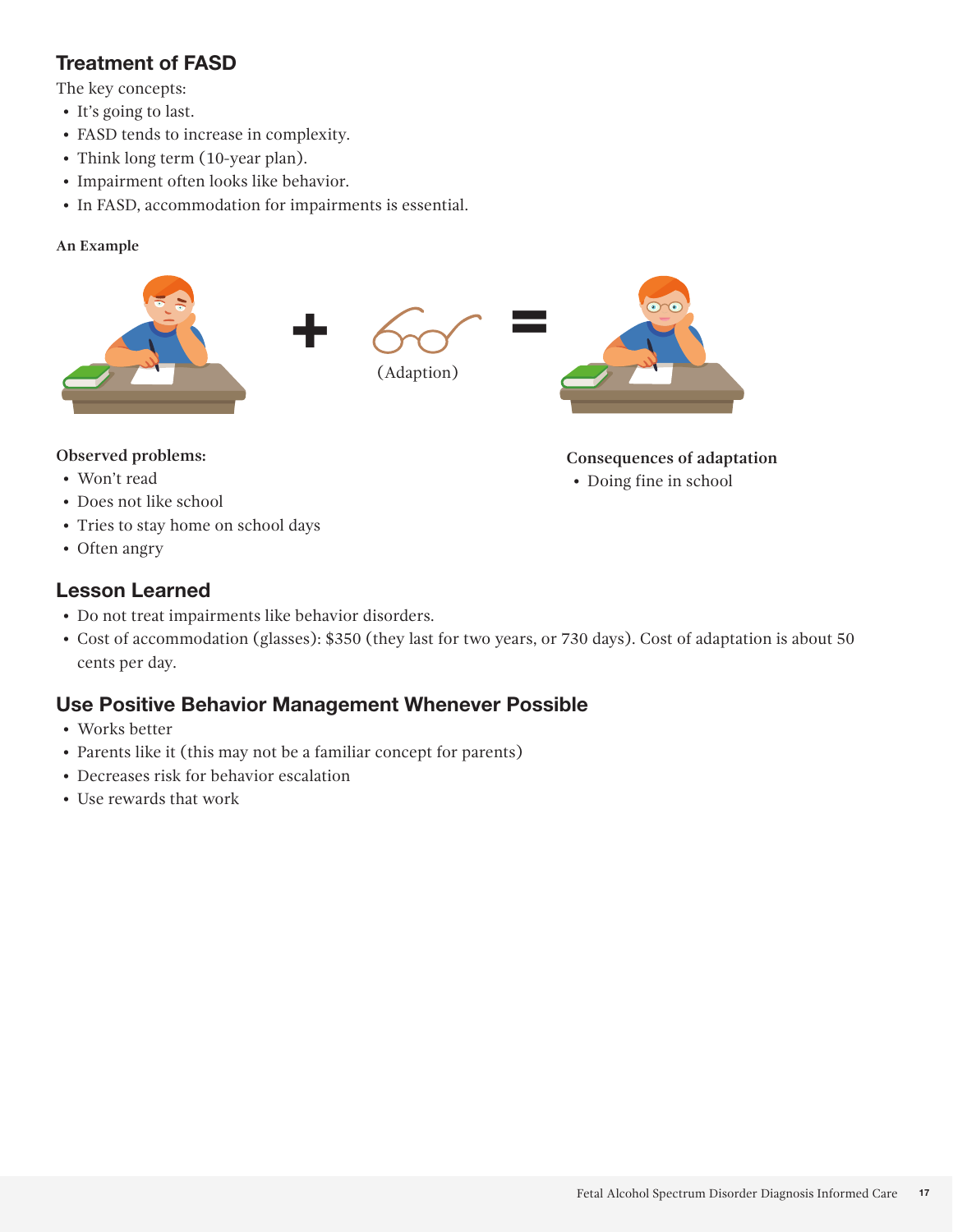#### Working With the Parents: Important Considerations

- 1. Parents with substance disorders are not stress tolerant.
- 2. Many parents have been impacted by prenatal alcohol exposure themselves and may have FASD.
- 3. Over time, failure at a task produces avoidance.
- 4. Common cognitive impairments in adolescents and adults with FASD:

| <b>Characteristics</b> | Grade Level |                                          |
|------------------------|-------------|------------------------------------------|
| Reading                | 5.0         |                                          |
| Reading comprehension  | 4.5         | Very few forms, consents, agreements, or |
| Oral comprehension     | 5.0         | verbal explanations are at these levels. |

|                           | <b>Percent</b> |                                          |
|---------------------------|----------------|------------------------------------------|
| Memory                    | 80%            | Comprehension deficits are not improved  |
| Attention (ADHD)          | 75%            | with long detailed explanations followed |
| <b>Executive Function</b> |                | by more explanations by another person.  |
| Impairments               | 80%            |                                          |

5. Many parents need modified substance abuse treatment. Often all programs need to be modified.

#### **Adapting Substance Abuse Treatment for People With FASD**

#### **Factors increasing complexity**

- High rates of ADHD
- Learning disabilities in reading, listening, and spelling
- Anxiety disorders
- Cognitive impairments

#### **Adaptions**

- Reduce anxiety and stress.
- Reduce reading. Increase use of pictures.
- Increase time in treatment.

Do your written materials and explanations improve understanding?

Stress impairs comprehension, memory, and exacerbates ADHD.

Improving the lives of parents is complex. It will require the best that we have to offer them.

- A sure path to failure: **They** have to change.
- A likely path to improvement: Together, **we** can do better.
- Do you make it likely parents want and will use your help?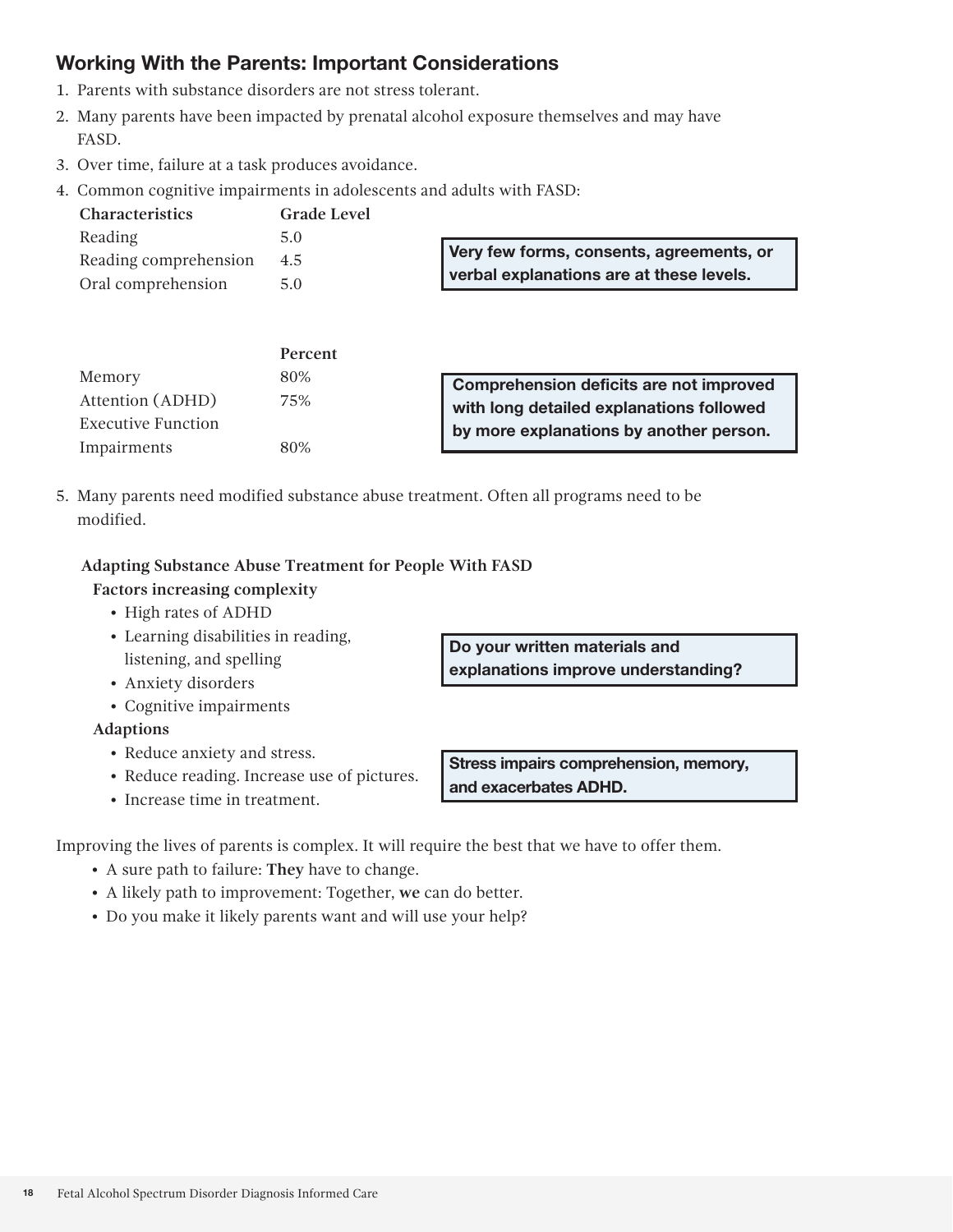#### In FASD, repetition over time works best

- 1. Short explanations work best.
- 2. Do not explain your explanations.
- 3. Shorter conversations are most useful.
- 4. Assess anxiety, it limits understanding.
- 5. Can we talk with coffee?
- 6. The key message:
	- We should talk about having people help you raise the kids.
	- We could think about a team or another family to help raise the children.
	- Who would be a good choice to help raise the children?
	- Can we share this with the court?

#### To Change Substance abuse we need to remember to:

- Improve treatment for substance use disorders.
- Succeed or fail together.
- Remember that substance use disorders are difficult to treat.
- Remember that success will not be easy.
- Know that anxiety impairs memory and understanding, and increases risk for relapse.
- Use more pictures and fewer words

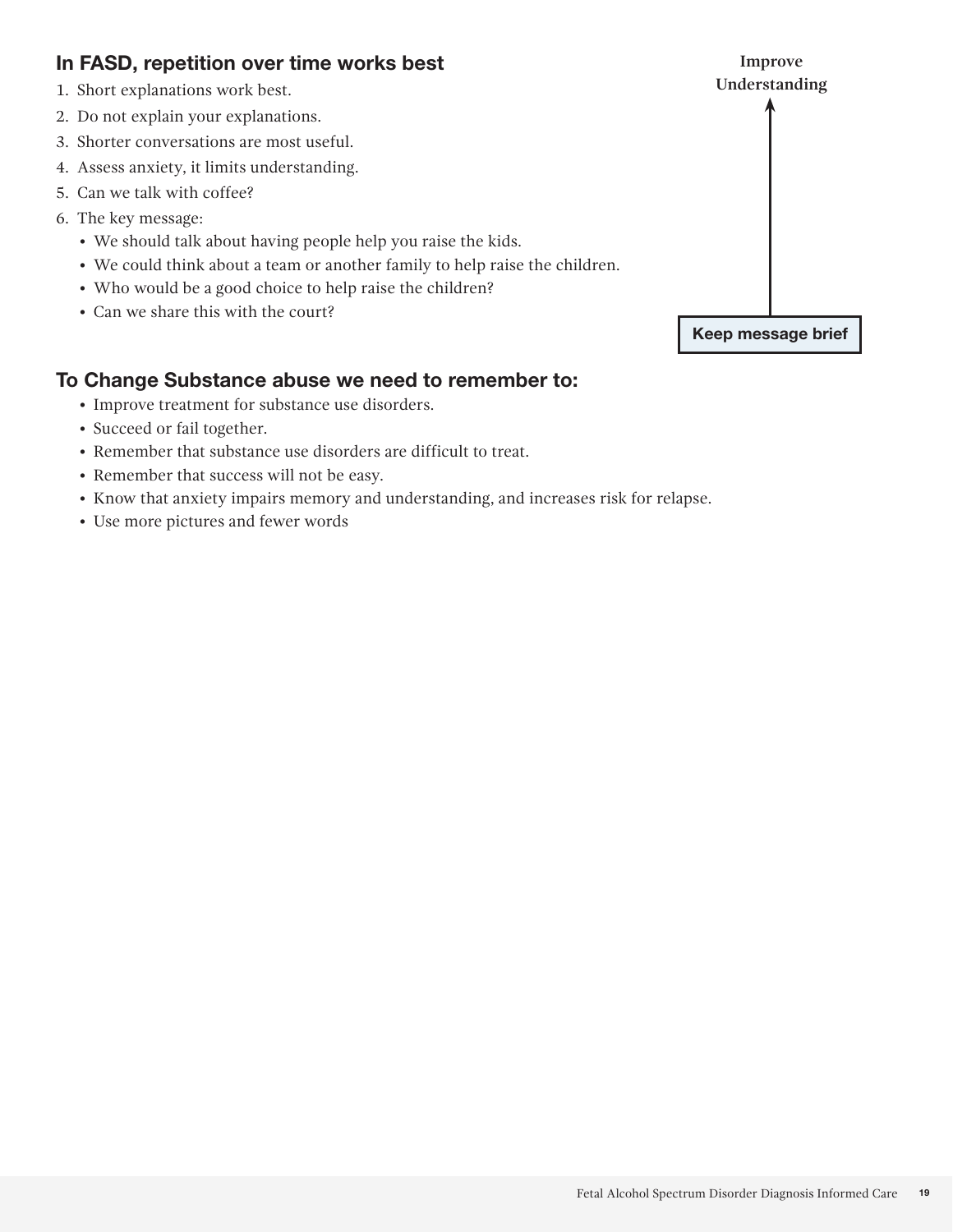## FASD Management Checklist (what do we need?)

Screen high risk subjects by age 6 Check all that apply.

| Long term plan (what do we want 10 years from now?)              |
|------------------------------------------------------------------|
| Yearly follow-up                                                 |
| Vision screen                                                    |
| Impact from comorbidity considered and assessed                  |
| Sleep disorder                                                   |
| <b>ADHD</b>                                                      |
| ODD                                                              |
| Intellectual functioning                                         |
| Adaptive behavior                                                |
| Learning disorder                                                |
| Speech and language impairment                                   |
| Oral comprehension deficits                                      |
| Inconsistent performance day to day                              |
| Fine motor impairments                                           |
| Tremor                                                           |
| Toilet training                                                  |
| Anxiety                                                          |
| Reduce substance abuse risk (start thinking about this by age 7) |
| Chronic health problems are being tracked                        |
| Planning for stable living                                       |
| Care givers need respite care (how many hours per week?)         |
| Siblings have been screened for FASD?                            |
| More pictures to replace lengthy explanations                    |
| Emphasize positive interventions                                 |
|                                                                  |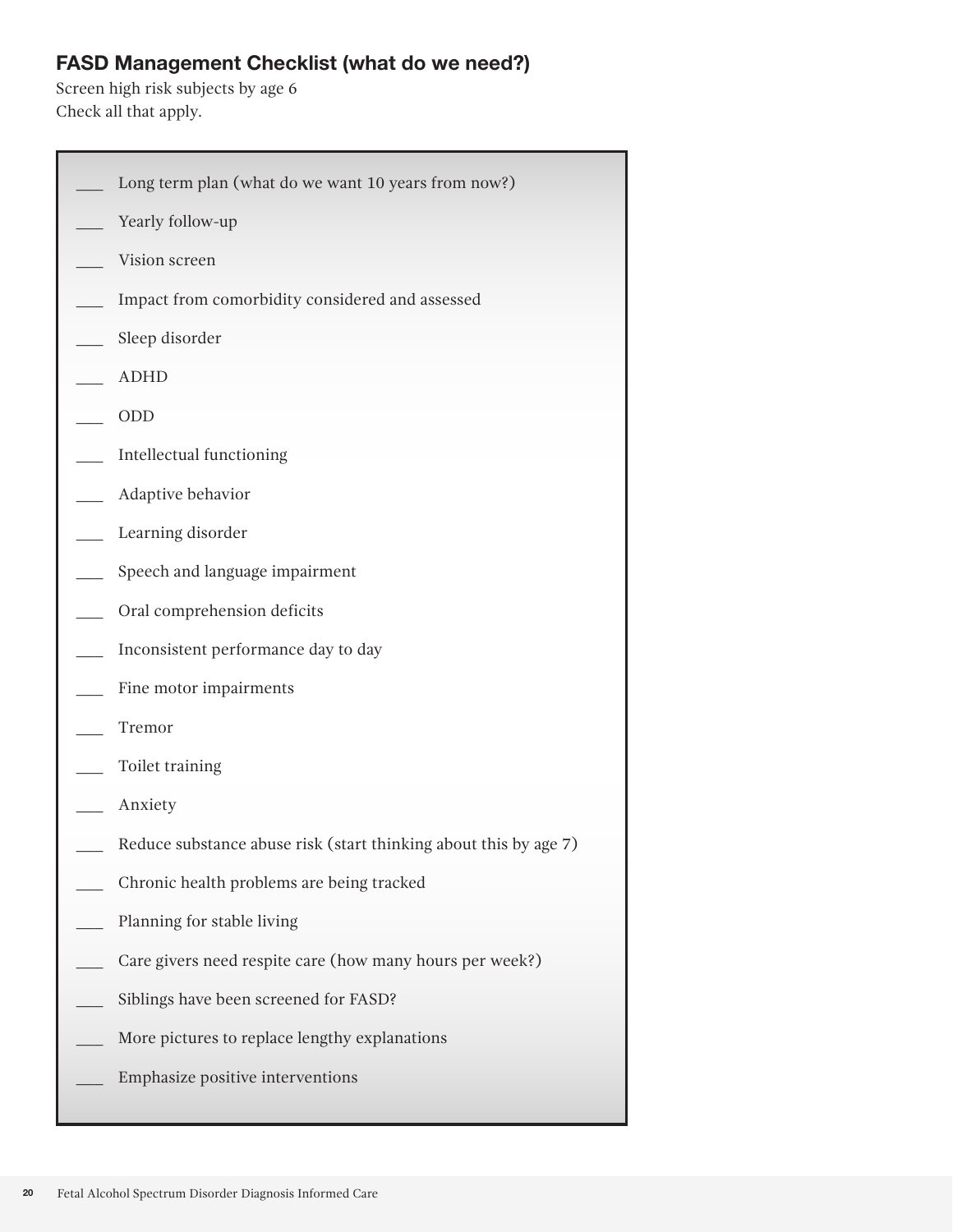| "No, I won't." | Green Light problems in the last year<br>$\begin{tabular}{c} 1) \end{tabular}$<br>$\left(4\right)$ $\frac{1}{\sqrt{2}}$                                                                                                                                                                                                                                                                                                                                                                                                                                                                                                                                                                                                                                                                                                                                                                                                                                                                                                                                                                                                                                                                                                                                                                                                                                                   |
|----------------|---------------------------------------------------------------------------------------------------------------------------------------------------------------------------------------------------------------------------------------------------------------------------------------------------------------------------------------------------------------------------------------------------------------------------------------------------------------------------------------------------------------------------------------------------------------------------------------------------------------------------------------------------------------------------------------------------------------------------------------------------------------------------------------------------------------------------------------------------------------------------------------------------------------------------------------------------------------------------------------------------------------------------------------------------------------------------------------------------------------------------------------------------------------------------------------------------------------------------------------------------------------------------------------------------------------------------------------------------------------------------|
|                | $\begin{picture}(20,10) \put(0,0){\vector(1,0){100}} \put(15,0){\vector(1,0){100}} \put(15,0){\vector(1,0){100}} \put(15,0){\vector(1,0){100}} \put(15,0){\vector(1,0){100}} \put(15,0){\vector(1,0){100}} \put(15,0){\vector(1,0){100}} \put(15,0){\vector(1,0){100}} \put(15,0){\vector(1,0){100}} \put(15,0){\vector(1,0){100}} \put(15,0){\vector(1,0){100}} \$<br>"Let's wait; I want<br>The plan:<br>to think this over"<br>$\frac{1}{\sqrt{1-\frac{1}{2}}}\frac{1}{\sqrt{1-\frac{1}{2}}}\frac{1}{\sqrt{1-\frac{1}{2}}}\frac{1}{\sqrt{1-\frac{1}{2}}}\frac{1}{\sqrt{1-\frac{1}{2}}}\frac{1}{\sqrt{1-\frac{1}{2}}}\frac{1}{\sqrt{1-\frac{1}{2}}}\frac{1}{\sqrt{1-\frac{1}{2}}}\frac{1}{\sqrt{1-\frac{1}{2}}}\frac{1}{\sqrt{1-\frac{1}{2}}}\frac{1}{\sqrt{1-\frac{1}{2}}}\frac{1}{\sqrt{1-\frac{1}{2}}}\frac{1}{\sqrt{1-\frac{1}{2}}}\frac{1}{\sqrt{1-\frac{$<br>$\begin{tabular}{c} $2$ & \begin{tabular}{@{}c@{}} \multicolumn{3}{c} {\textbf{2}} \\ \multicolumn{3}{c} {\textbf{2}} \\ \multicolumn{3}{c} {\textbf{2}} \\ \multicolumn{3}{c} {\textbf{2}} \\ \multicolumn{3}{c} {\textbf{2}} \\ \multicolumn{3}{c} {\textbf{2}} \\ \multicolumn{3}{c} {\textbf{2}} \\ \multicolumn{3}{c} {\textbf{2}} \\ \multicolumn{3}{c} {\textbf{2}} \\ \multicolumn{3}{c} {\textbf{2}} \\ \multicolumn{3}{c} {\textbf{2}} \\ \multicolumn{3}{c} {\textbf{2}} \\ \multicolumn$ |
| "OK!"          |                                                                                                                                                                                                                                                                                                                                                                                                                                                                                                                                                                                                                                                                                                                                                                                                                                                                                                                                                                                                                                                                                                                                                                                                                                                                                                                                                                           |

Pictures are very helpful to improve comprehension, accommodate for memory deficits, help build routine, and consistently utilize treatment objectives.

| BEDTIME SCHEDULE                      | TAKING YOUR ABDICINE                              |
|---------------------------------------|---------------------------------------------------|
| PAJAMAS                               | 12<br>R<br><b>BLUE</b>                            |
| BRUSH TEETH                           | AM                                                |
| GO POTTY<br>$\mathcal{F}=\mathcal{K}$ | <b>OO</b><br>GREEN                                |
| STORY TIME                            |                                                   |
| LIGHTS OUT                            | $\bigotimes_{A\in D}$<br>GREEN<br>BLUE<br>9<br>PM |
| kenime                                | kenime                                            |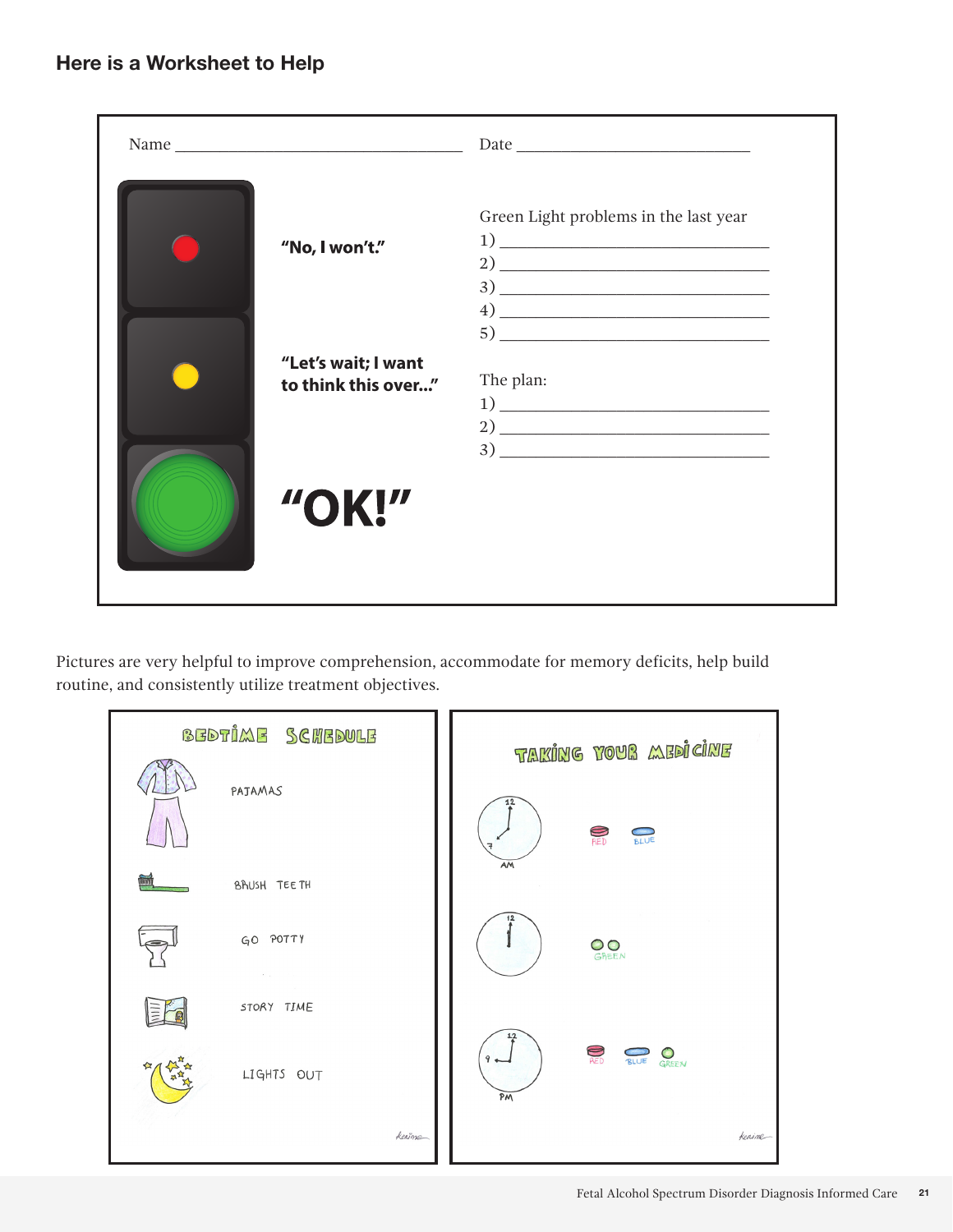#### For Children/Adolescents in Foster Care or Residential Care:

Can we send our plan home?

Picture schedules

- Bedtime
- Morning routine
- Pictorial behavior plans
- Parents' schedule
- Medication schedules
- Behavior Management
	- Plan to transfer our gains back to the home
	- Preventing relapse
	- Is respite care needed?
	- Avoiding failure

#### FASD: Implications for the Legal System

Children, adolescents, and adults with FASD are much more likely to have contact with legal systems.

Key point:

- People with FASD often have cognitive limitations and neurobehavioral disorders.
- Basic Cognitive Skills in Adolescents and Adults with FASD

| <b>Characteristics</b><br>Reading  | Grade Level<br>5.0                    |
|------------------------------------|---------------------------------------|
| Reading Comprehension              | 4.5                                   |
| Oral Comprehension                 | 5.0                                   |
|                                    |                                       |
| Memory                             | <b>Percent with Impairment</b><br>80% |
| Attention (ADHD)                   | 75%                                   |
| <b>Executive Function Disorder</b> | 80%                                   |

#### **An Important Consideration: Don't Utilize Interventions**

#### **which Increase Severity!**

- Use of level systems
- This program works for people who are motivated to change.
- No outcome data, but we are sure this is an effective intervention
- Treatment failure is not our problem, it's their choice.

Impairments may limit the ability of people with FASD to exercise caution during interviews or in court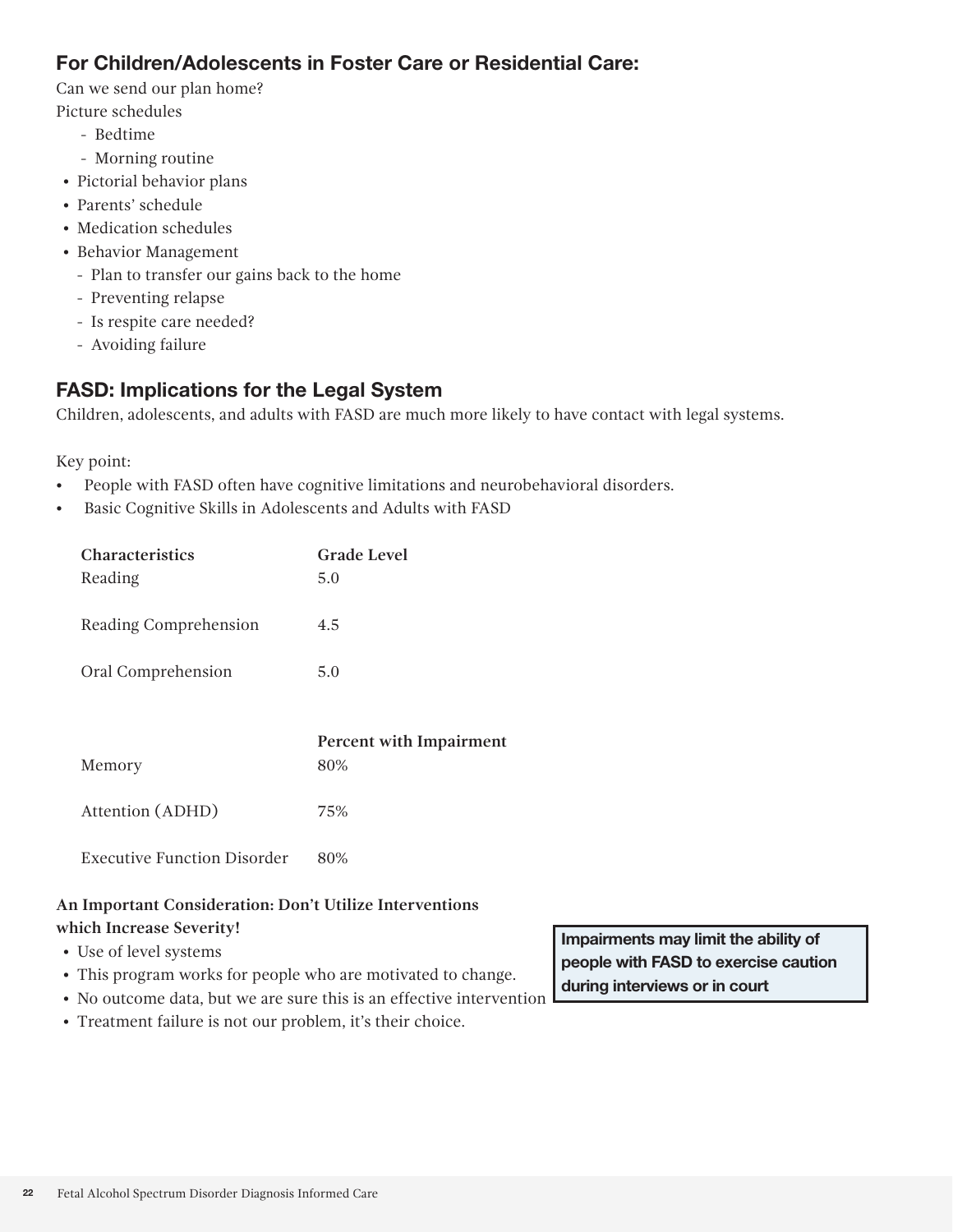#### FASD Checklist for Legal System

Check all that apply.

Cognitive deficits Adaptive behavior scores are often lower than IQ scores \_\_\_ Impaired listening \_\_\_ Impaired understanding \_\_\_ Reading deficits Reading comprehension deficits Does not exercise appropriate judgment Does not make well thought out choices \_\_\_ Cannot adequately assist in their defense Does not understand sentencing options \_\_\_ Will need assistance to follow the conditions of parole Will need assistance to meet the conditions of probation Will need assistance and modification to complete court ordered treatments **FASD may affect behavior in court** May look disinterested \_\_\_ May appear fidgety \_\_\_ May speak out inappropriately on unrelated topics May agree too much May indicate they understand when they do not May have a version of temper tantrums May have limited understanding of court proceedings. Examples: \_\_\_ "I could ask the judge questions." \_\_\_ "I can talk during court - if it is important." \_\_\_ "I can explain things to the judge or jury." \_\_\_ "The judge is on my side." **Services which may need adaptation** Substance use disorder treatment \_\_\_ Anger management \_\_\_ Parent training \_\_\_ Getting and keeping a job Finding housing Taking medications as prescribed